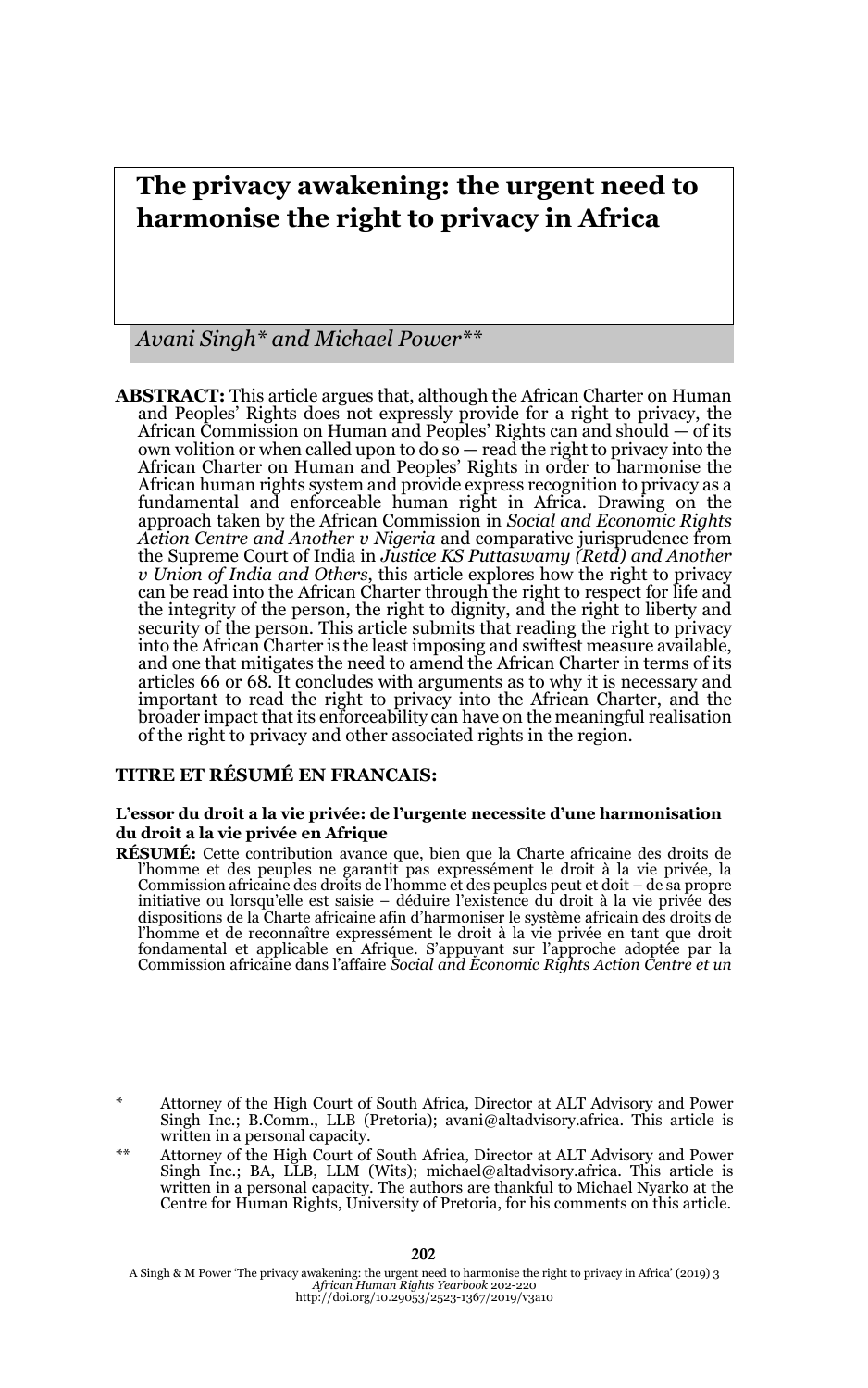*autre c. Nigéria* et la jurisprudence de la Cour suprême d'Inde dans l'affaire *KS Puttaswamy (Retd) et un Autre c. Union of India et autres*, cet article explore la manière dont le droit à la vie privée peut être déduit des droits à la vie et à l'intégrité de la personne, du droit à la dignité ainsi que du droit à la liberté et à la sécurité de la personne. Cette contribution suggère que la déduction du droit à la vie privée d'autres droits garantis dans la Charte africaine est la voie la moins contraignante et la plus rapide qui soit. Elle atténue la nécessité de modifier la Charte africaine au regard de ses articles 66 ou 68. Enfin, cette contribution discute les raisons pour lesquelles il est nécessaire et important de déduire le droit à la vie privée d'autres droits garantis dans la Charte africaine et l'impact plus large que son caractère exécutoire peut avoir sur la réalisation significative du droit à la vie privée et des autres droits connexes en Afrique.

**KEY WORDS:** privacy, right to life, right to dignity, right to liberty, security of the person, African Charter on Human and Peoples' Rights, remedies

#### **CONTENT:**

| 2 | Recognition of the right to privacy in international human rights law and          |                                                                             |  |
|---|------------------------------------------------------------------------------------|-----------------------------------------------------------------------------|--|
|   |                                                                                    |                                                                             |  |
|   | 2.1                                                                                |                                                                             |  |
|   | 2.2                                                                                | The right to privacy in African regional human rights instruments 207       |  |
|   | 2.3                                                                                | The right to privacy in African sub-regional frameworks and agreements  208 |  |
|   | 2.4                                                                                |                                                                             |  |
| 3 |                                                                                    |                                                                             |  |
|   | 3.1                                                                                | Guidance from the African Commission: reading the rights to housing         |  |
|   |                                                                                    |                                                                             |  |
|   | 3.2.                                                                               | Guidance from the Supreme Court of India: reading the right to privacy into |  |
|   |                                                                                    |                                                                             |  |
|   | 3.3                                                                                |                                                                             |  |
|   | Importance of the right to privacy in the African human rights system $\ldots$ 217 |                                                                             |  |
|   |                                                                                    |                                                                             |  |
|   |                                                                                    |                                                                             |  |

# **1 INTRODUCTION**

Before the dawn of the digital age and the spectre of on- and offline privacy violations, the internationally recognised right to privacy played a peripheral role, if any, in African human rights law. This is evidenced by the notable omission of the right from the African Charter on Human and Peoples' Rights (African Charter).<sup>1</sup> However, despite this, and in line with international trends, the right to privacy currently finds reference in the Constitutions of 52 African states<sup>2</sup> and in recent

1 African Charter on Human and Peoples' Rights (1981).

<sup>2</sup> The following 52 African constitutions, inclusive of amendments and recent reviews, include reference to the right to privacy: articles 46-7 of the Constitution of Algeria (1989); articles 32-4 of the Constitution of Angola (2010); articles 20-1 of the Constitution of Benin (1990); articles 3 and 9 of the Constitution of Botswana (1966); article 6 of the Constitution of Burkina Faso (1991); article 43 of the Constitution of Burundi (2005); Preamble to the Constitution of Cameroon (1972); articles 38, 41 and 42 of the Constitution of Cape Verde (1980); articles 16 and 19 of the Constitution of the Central African Republic (2016); Preamble to the Constitution of the Comoros (2001); articles 29 and 31 of the Constitution of the Democratic Republic of the Congo (2005); articles 20 and 26 of the Constitution of the Republic of the Congo (2015); article 8 of the Constitution of Côte d'Ivoire; articles 12-3 of the Constitution of Djibouti (2010); articles 57-8 of the Constitution of Egypt (2014); article 13 of the Constitution of Equatorial Guinea (1991); article 18 of the Constitution of Eritrea (1997); article 26 of the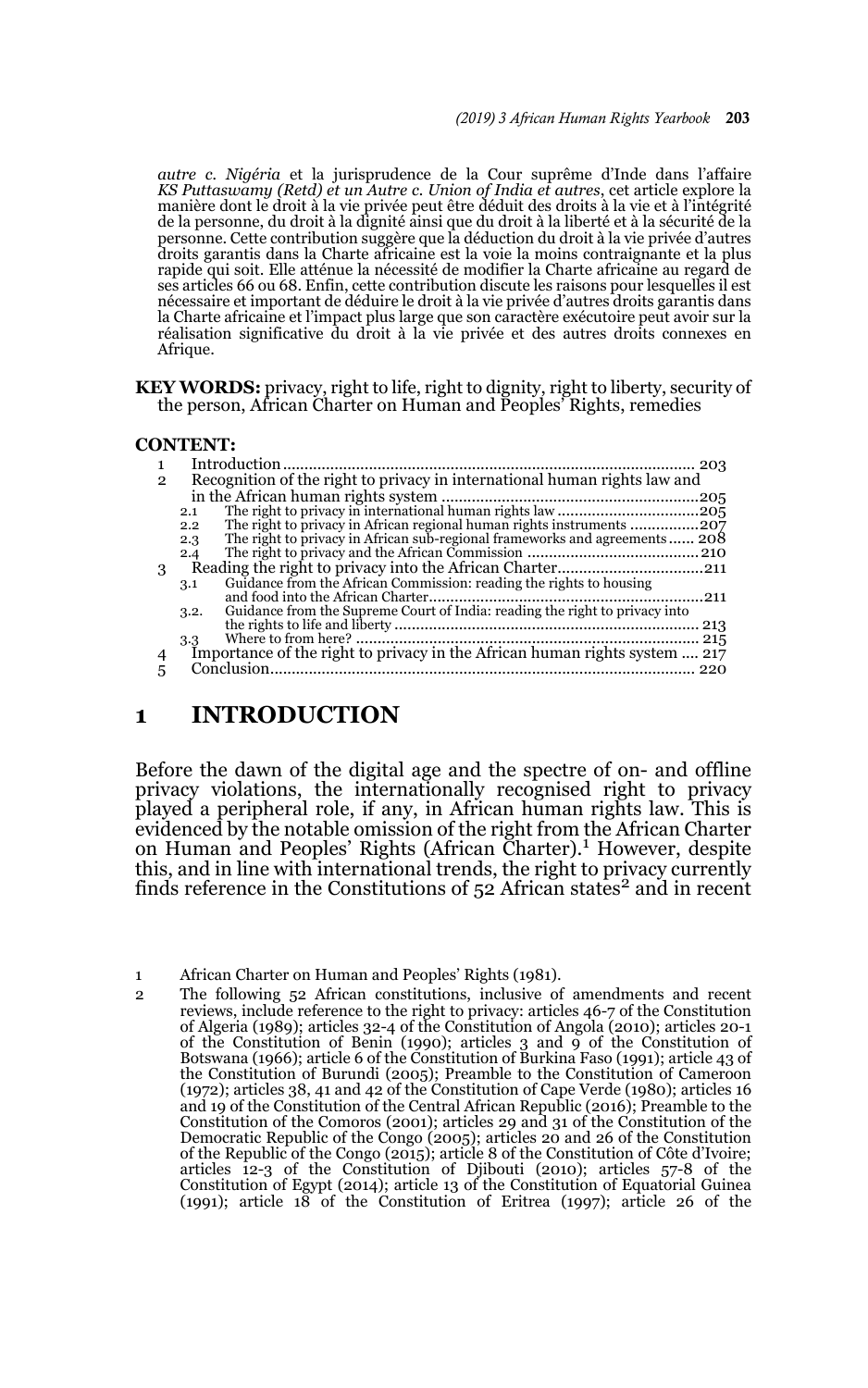African regional instruments<sup>3</sup> and guidelines.<sup>4</sup> This evinces a disjunct in legal protections available for violations of the right to privacy in domestic laws and those available within the African human rights system.

As the foundational human rights instrument within the African human rights system,<sup>5</sup> the African Charter sets the benchmark for recognised and enforceable human rights in the region. Without adequate recognition of the right to privacy in the African Charter, both as a self-standing right and an enabling right, regional development and enforceability of the right to privacy is constrained, particularly as<br>the founding instruments of the 'building blocks'<sup>6</sup> of the African Union — the regional economic communities (RECs) — make reference to the African Charter as the regional lodestar on human rights.<sup>7</sup> In the midst of global technological advancements and a notable privacy awakening, there is an urgent need to remedy any constraints on the development and enforceability of the right to privacy in the region that may be occasioned by its omission from the African Charter.

This article argues that, despite the existence of regional instruments that make reference to the right to privacy, the African

- 3 See, for example, the African Charter on the Rights and Welfare of the Child (1990) and the African Union Convention on Cyber Security and Personal Data Protection (2014).
- 4 Personal Data Protection Guidelines for Africa (2018).
- 5 The African Charter is referred to in the Constitutive Act of the African Union (2000) which provides in article 3(h) that 'The objectives of the [African] Union shall be to promote and protect human and peoples' rights in accordance with the African Charter ... and other relevant human rights instruments'.
- 6 African Union 'Regional Economic Communities', https://au.int/en/organs/recs (accessed 16 August 2019).
- 7 See, for example, article 6(d) of the Treaty for the Establishment of the East African Community (1999).

Constitution of Ethiopia (1994); article(1)(5)-(6) of the Constitution of Gabon (1991); article 23 of the Constitution of The Gambia (1996); article 18 of the Constitution of Ghana (1992); article 12 of the Constitution of Guinea (2010); Articles 44 and 48 of the Constitution of Guinea-Bissau (1984); article 31 of the Constitution of Kenya (2010); article 4(f)-(g) of the Constitution of Lesotho (1993); article 16 of the Constitution of Liberia (1986); articles 11-3 of the Constitution of Libya (2011); article 13 of the Constitution of Madagascar (2010); article 21 of the Constitution of Malawi (1994); article 6 of the Constitution of Mali (1992); article 13 of the Constitution of Mauritania (1991); articles 3(c) and 9 of the Constitution of Mauritius (1968); article 24 of the Constitution of Morocco (2011); article 41 of the Constitution of Mozambique (2004); article 13 of the Constitution of Namibia (1990); articles 27 and 29 of the Constitution of Niger (2017); article 37 of the Constitution of Nigeria (1999); article 2 of the Constitution of Rwanda (2003); articles 24-25 of the Constitution of Sao Tome and Principe (1975); articles 13 and 16 of the Constitution of Senegal (2001); article 20 of the Constitution of the Seychelles (1993); article 15(c) of the Constitution of Sierra Leone (1991); article 19 of the Constitution of Somalia  $(2012)$ ; article 14 of the Constitution of South Africa (1996); article 22 of the Constitution of South Sudan (2011); article 14(1)(c) of the Constitution of Swaziland (2005); articles 16 and 18 of the Constitution of th Tanzania (1977); article 28 of the Constitution of Togo (1992); article 24 of the Constitution of Tunisia (2014); article 27(1) of the Constitution of Uganda (1995); articles 11(d) and 17 of the Constitution of Zambia (1991); and article 57 of the Constitution of Zimbabwe (2013). See https://www.constituteproject.org (accessed 15 August 2019).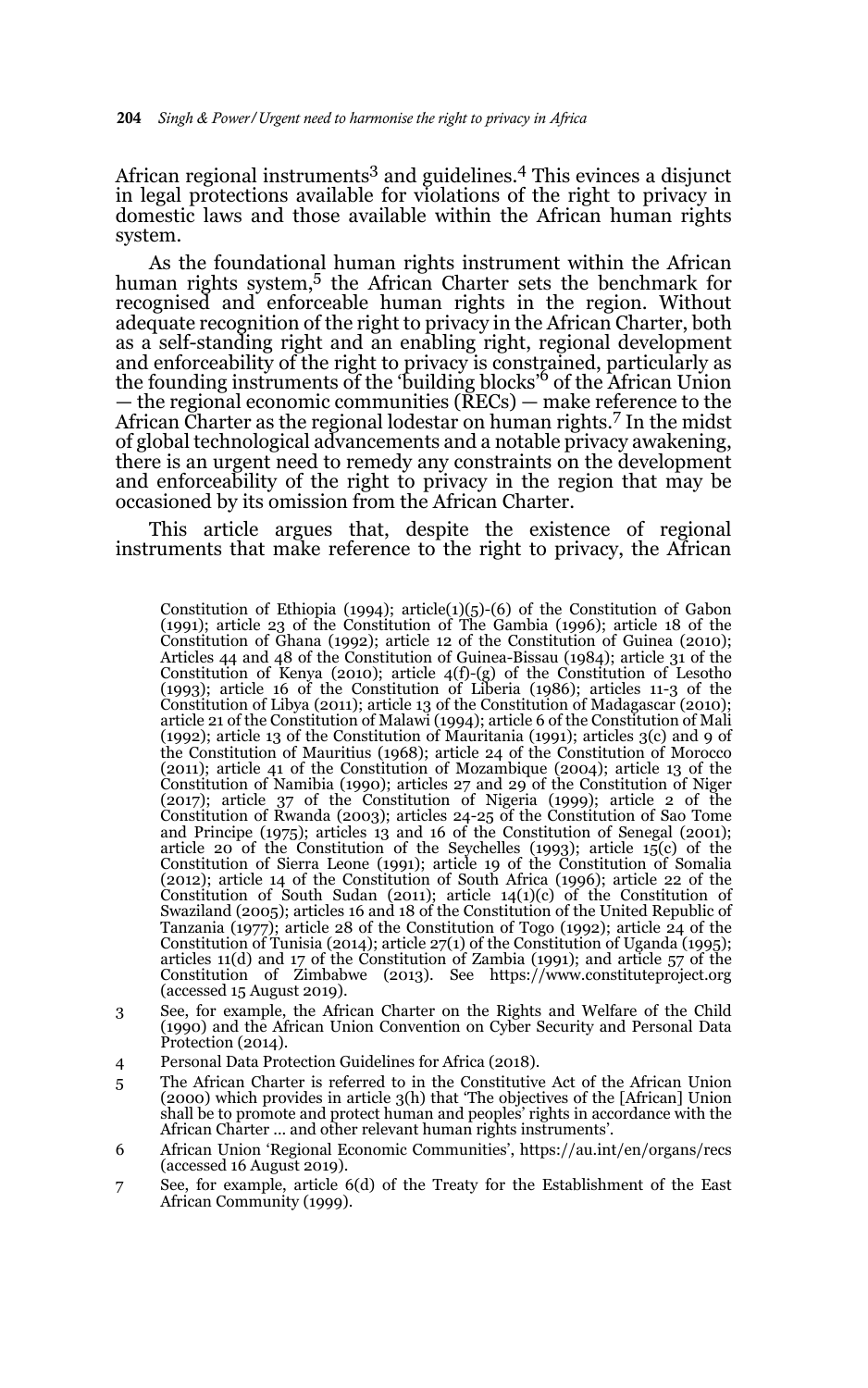Commission on Human and Peoples' Rights (African Commission) can and should  $-$  of its own volition or when called upon to do so  $-$  read the right to privacy into the African Charter in order to harmonise the African human rights system and provide express recognition to privacy as a fundamental and enforceable human right in Africa. Drawing on the approach taken by the African Commission in *Social and Economic Rights Action Centre and Another v Nigeria*<sup>8</sup> (*SERAC*) and comparative jurisprudence from the Supreme Court of India in *Justice K.S. Puttaswamy (Retd.) and Another v Union of India and Others*<sup>9</sup> (*Puttaswamy*), this article explores how the right to privacy can be read into the African Charter through the right to respect for life and the integrity of the person,<sup>10</sup> the right to dignity,<sup>11</sup> and the right to liberty and security of the person,<sup>12</sup> This article submits that reading the right to privacy into the African Charter is the least imposing and swiftest measure available, and one that mitigates the need to amend the African Charter in terms of its articles 66 or 68. Lastly, this article concludes with arguments as to why it is necessary and important to read the right to privacy into the African Charter, and the broader impact that its enforceability can have on the meaningful realisation of the right to privacy and other associated rights in the region.

# **2 RECOGNITION OF THE RIGHT TO PRIVACY IN INTERNATIONAL HUMAN RIGHTS LAW AND IN THE AFRICAN HUMAN RIGHTS SYSTEM**

## **2.1 The right to privacy in international human rights law**

The right to privacy finds its first direct international reference in article 5 of the 1948 American Declaration of the Rights and Duties of

- 9 Writ Petition (Civil) No. 494 of 2012, https://sci.gov.in/supremecourt/2012/ 35071/35071\_2012\_Judgement\_24-Aug-2017.pdf (accessed 10 August 2019).
- 10 Article 4 of the African Charter (n 1) provides that 'human beings are inviolable. Every human being shall be entitled to respect for his life and the integrity of his person. No one may be arbitrarily deprived of this right.'
- 11 Article 5 of the African Charter (n 1) provides as follows: 'Every individual shall have the right to the respect of the dignity inherent in a human being and to the recognition of his legal status. All forms of exploitation and degradation of man particularly slavery, slave trade, torture, cruel, inhuman or degrading punishment and treatment shall be prohibited.'

12 Article 6 of the African Charter (n 1) provides:

'Every individual shall have the right to liberty and to the security of his person. No one may be deprived of his freedom except for reasons and conditions previously laid down by law. In particular, no one may be arbitrarily arrested or detained.'

<sup>8 (2001)</sup> AHRLR 60 (ACHPR 2001).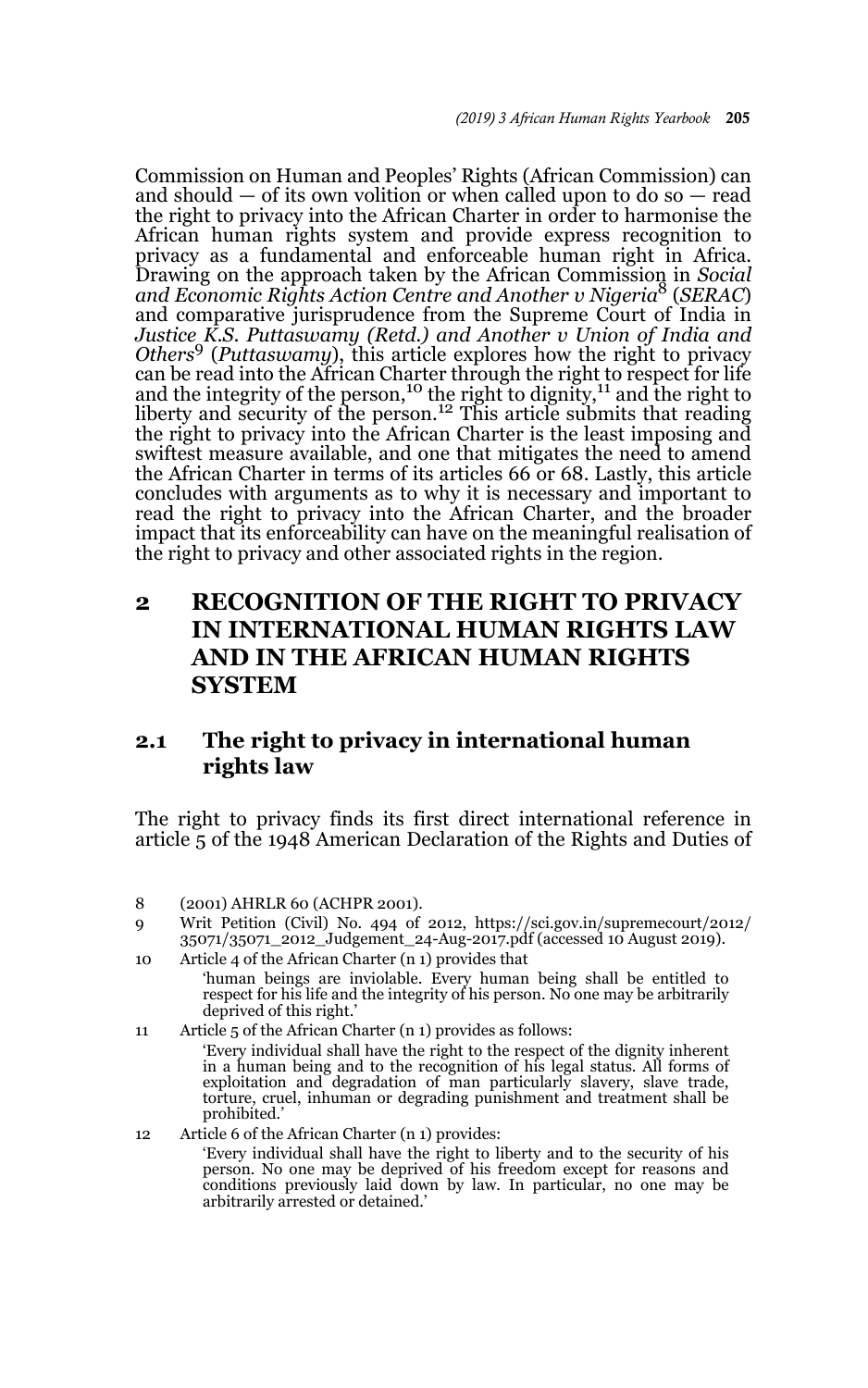Man<sup>13</sup> (American Declaration). Article 5 of the American Declaration provides that '[e]very person has the right to the protection of the law against abusive attacks upon his honor, his reputation, and his private and family life.' Shortly thereafter, the 1948 Universal Declaration of Human Rights<sup>14</sup> (Universal Declaration) provides, in its article 12, that '[n]o one shall be subjected to arbitrary interference with his privacy, family, home or correspondence, nor to attacks upon his honour and reputation.' The 1950 European Convention on Human Rights<sup>15</sup> (European Convention), which established the European Court of Human Rights, was the first binding international instrument to recognise the right to privacy. It provides, in its article 8(1), that '[e]veryone has the right to respect for his private and family life, his home and his correspondence.' The European Convention further provides, in its article 8(2), as follows:

There shall be no interference by a public authority with the exercise of this right except such as is in accordance with the law and is necessary in a democratic society in the interests of national security, public safety or the economic well-being of the country, for the prevention of disorder or crime, for the protection of health or morals, or for the protection of the rights and freedoms of others.

The European Convention was followed by the 1966 International Covenant on Civil and Political Rights<sup>16</sup> (ICCPR), and its article 17, which largely mirrors article 12 of the Universal Declaration, save for the addition of the words 'or unlawful' following the word 'arbitrary'. Shortly thereafter, article 11(2) of the 1969 American Convention on Human Rights<sup>17</sup> (American Convention) also refers to the right to privacy, stating that '[n]o one may be the object of arbitrary or abusive interference with his private life, his family, his home, or his correspondence, or of unlawful attacks on his honor or reputation.'

Following the adoption of the right to privacy by the international community between the 1940s and 1970s, the 1988 ICCPR General Comment 16: Article 17 (Right to Privacy)18 (General Comment 16) gives additional insight into the right to privacy in international law, including a statement that the 'gathering and holding or personal information on computers, data banks and other devices, whether by public authorities or private individuals or bodies, must be regulated by law'.19 A year later, the 1989 *Convention on the Rights of the Child* expressly recognises the right to privacy in respect of children through its article 16.20 Following this, a decade later, the 2000 *Charter of Fundamental Rights of the European Union*21 (European Charter) goes on to provide in article 7 that '[e]veryone has the right to respect

- 13 American Declaration of the Rights and Duties of Man (1948).
- 14 Universal Declaration of Human Rights (1948).
- 15 European Convention on Human Rights (1950).
- 16 International Covenant on Civil and Political Rights (1966).
- 17 American Convention on Human Rights (1969).
- 18 UN Human Rights Committee *General Comment 16: Article 17 (Right to Privacy), The Right to Respect of Privacy, Family, Home and Correspondence, and Protection of Honour and Reputation* (1988).
- 19 General Comment 16 (n 18) para 11.
- 20 Convention on the Rights of the Child (1989).
- 21 Charter of Fundamental Rights of the European Union (2000).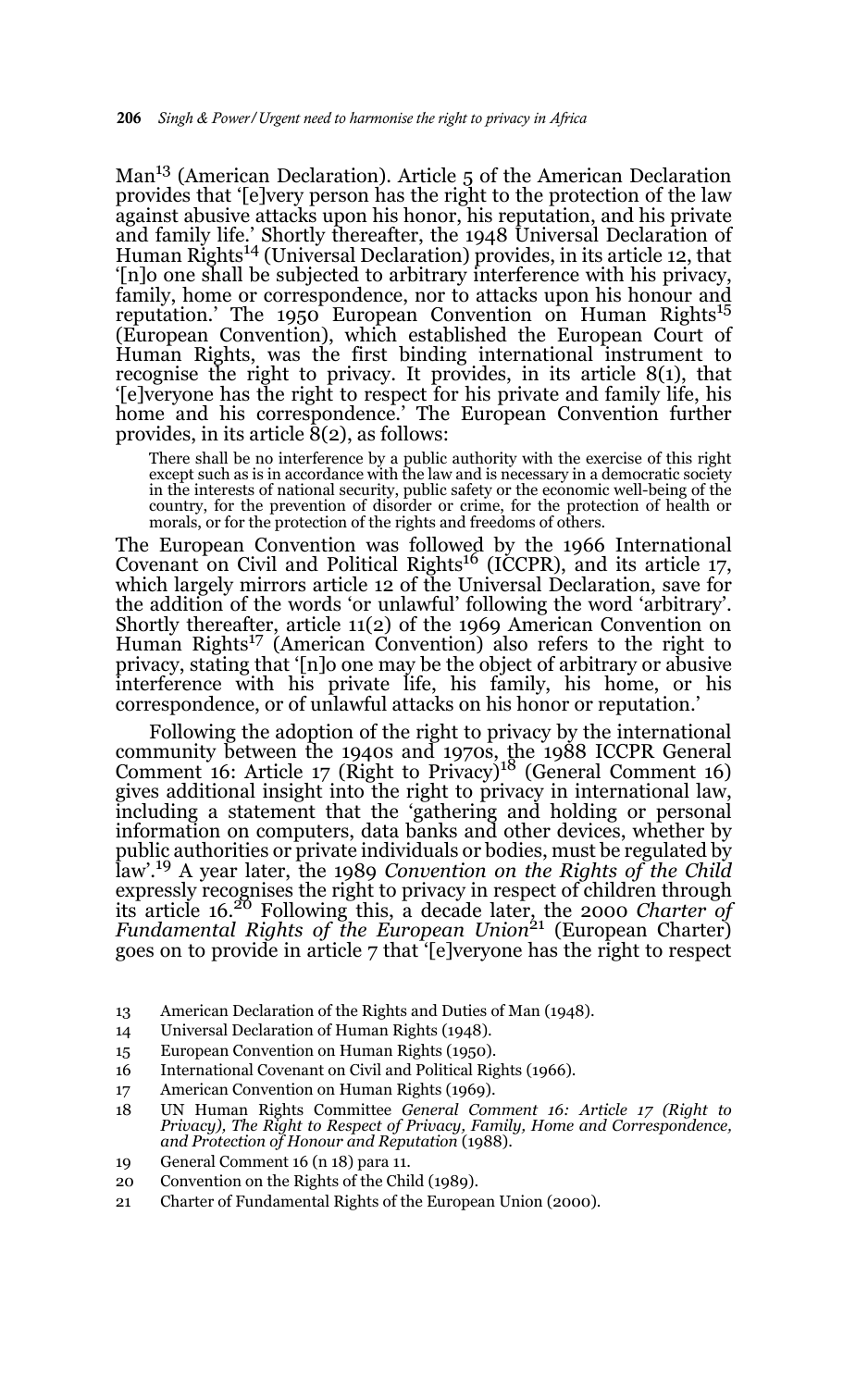for his or her private life, home and communications', and in article 8 that '[e]veryone has the right to the protection of personal data concerning him or her.'

Most recently, the United Nations has started to consider the import of the right to privacy in the digital age, and the impact that this has on the exercise of other rights. In this regard, the United Nation General Assembly published in 2014 *The right to privacy in the digital* zonal *research* product in Every 1 the right to private and algetial age,<sup>22</sup> a report of the Office of the United Nations High Commissioner for Human Rights, and in 2015 appointed the first United Nations Special Rapporteur on the right to privacy in recognition of the 'global and open nature of the Internet and the rapid advancement in information and communications technology'.<sup>23</sup>

### **2.2 The right to privacy in African regional human rights instruments**

From an African perspective, and despite international human rights law developments, the adoption of privacy as a fundamental right in the African Charter did not take place in 1981 when the treaty was adopted. However, the right to privacy finds application in two regional treaties and in the recent Personal Data Protection Guidelines for Africa (Data Protection Guidelines);<sup>24</sup> various sub-regional frameworks and agreements which are detailed below; and through the work of the African Commission, particularly through the work of its Special Rapporteur on Freedom of Expression and Access to Information and its NGO Forum.

The right to privacy first finds continental-wide application in the 1990 African Children's Charter<sup>25</sup> which contains an express right to privacy in respect of children. Article 10 of the African Children's Charter provides:

No child shall be subject to arbitrary or unlawful interference with his privacy, family home or correspondence, or to the attacks upon his honour or reputation, provided that parents or legal guardians shall have the right to exercise reasonable supervision over the conduct of their children. The child has the right to the protection of the law against such interference or attacks.

In addition, the most recent direct expression to the right to privacy in treaty law is contained in the 2014 African Union Convention on Cyber Security and Personal Data Protection<sup>26</sup> (AU Data Protection Convention), which notes in its preamble the commitment of the

- 25 African Charter on the Rights and Welfare of the Child (1990).
- 26 African Union Convention on Cyber Security and Personal Data Protection (2014).

<sup>22</sup> Office of the United Nations High Commissioner for Human Rights *The right to privacy in the digital age* (2014).

<sup>23</sup> United Nations General Assembly *The right to privacy in the digital age*, A/HRC/ RES/28/16 (1 April 2015) paras 2 and 4.

<sup>24</sup> See the African Charter on the Rights and Welfare of the Child (1990) and the African Union Convention on Cyber Security and Personal Data Protection (2014); and the Personal Data Protection Guidelines for Africa (2018).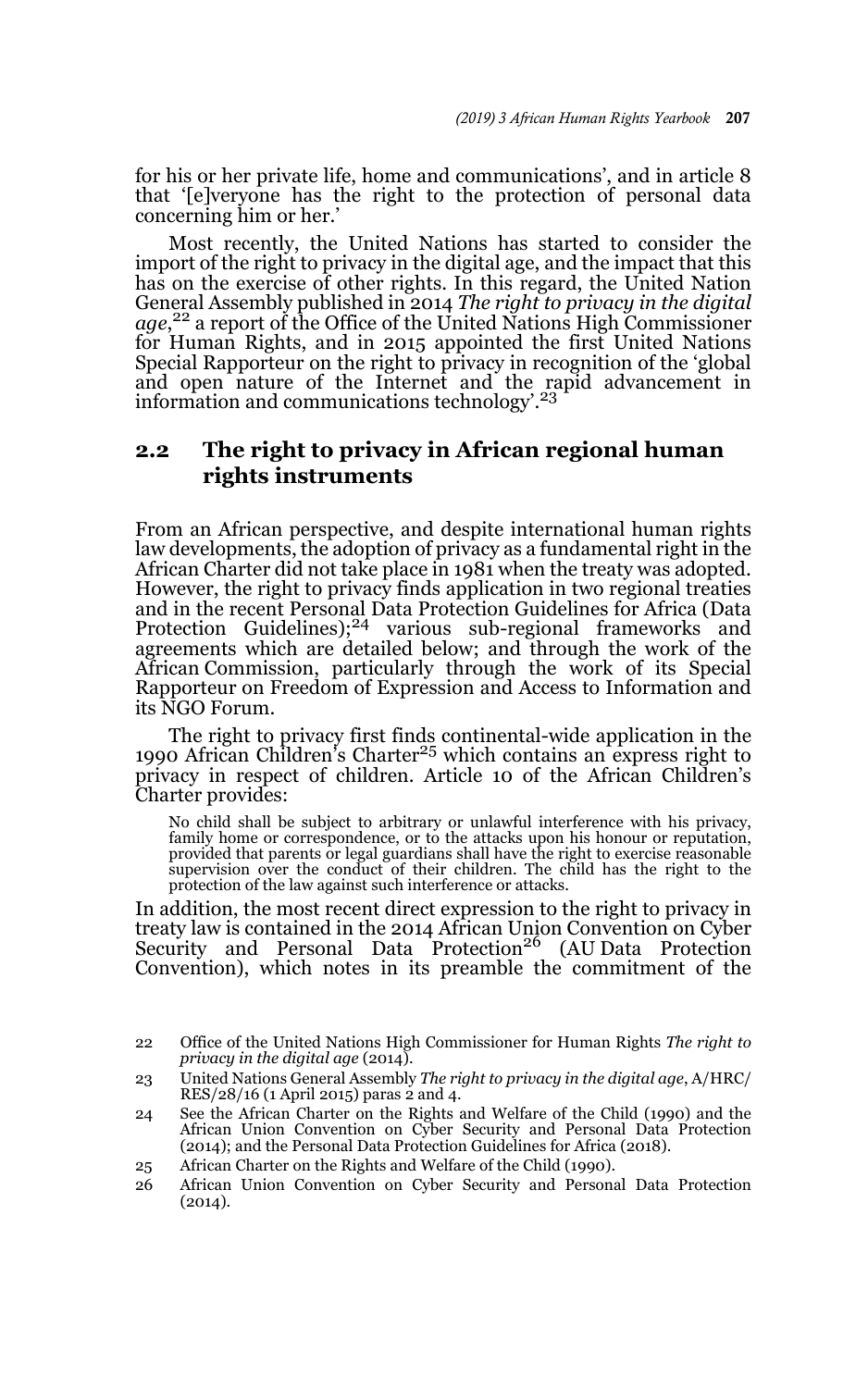African Union to build the 'Information Society' and to protect 'the privacy of its citizens in their daily or professional lives, while guaranteeing the free flow of information.' The primary objective of the AU Data Protection Convention in relation to personal data protection is the commitment from each state party 'to establishing a legal framework aimed at strengthening fundamental rights and public freedoms, particularly the protection of physical data, and [to] punish any violation of privacy without prejudice to the principle of [the] flow<br>of personal data'.<sup>27</sup> Despite these ideals, the AU Data Protection Convention — which in terms of its article 36 requires ratification by fifteen member states to enter in force — has only received five ratifications.28

Allied to the AU Data Protection Convention and in terms of its article 31, the 2018 Data Protection Guidelines have been published. The Data Protection Guidelines include 18 recommendations: including two foundational principles to create trust, privacy and responsible use of personal data; eight recommendations for action by states and policy makers, data protection authorities, and data controllers and processors; and eight recommendations on multistakeholder solutions, wellbeing of the digital citizen, and enabling and sustaining measures. While the Data Protection Guidelines are a welcome development, there is still no recognised and enforceable fundamental right to privacy in the African human rights system, with the exception of the African Children's Charter which applies only to children.

### **2.3 The right to privacy in African sub-regional frameworks and agreements**

As mentioned, the African Union system relies on RECs as its 'building blocks'.29 Despite privacy not being recognised as a fundamental right in the African Charter, RECs have developed a series of frameworks, directives and model laws relevant to the right to privacy. However, these instruments remain largely unenforceable and do not find continental wide application.

In 2008, the East African Community (EAC) prepared the Draft<br>EAC legal framework for cyberlaws<sup>30</sup> (EAC Framework). The EAC Framework was prepared by the EAC Task Force on Cyberlaws, comprising representatives from the partner states and the EAC Secretariat, with the support of the United Nations Conference on Trade and Development. It covers various topics in addition to data

<sup>27</sup> Article 8(1) of the AU Data Protection Convention.

<sup>28</sup> African Union List of countries which have signed, ratified or acceded to the African Union Convention on Cyber Security and Personal Data Protection (2014), accessible at https://au.int/sites/default/files/treaties/29560-sl-AFRI CAN%20UNION%20CONVENTION%20ON%20CYBER%20SECURITY%20AN D%20PERSONAL%20DATA%20PROTECTION.pdf (accessed 16 August 2019).

<sup>29</sup> AU (n 6).

<sup>30</sup> Draft EAC legal framework for cyberlaws (2008).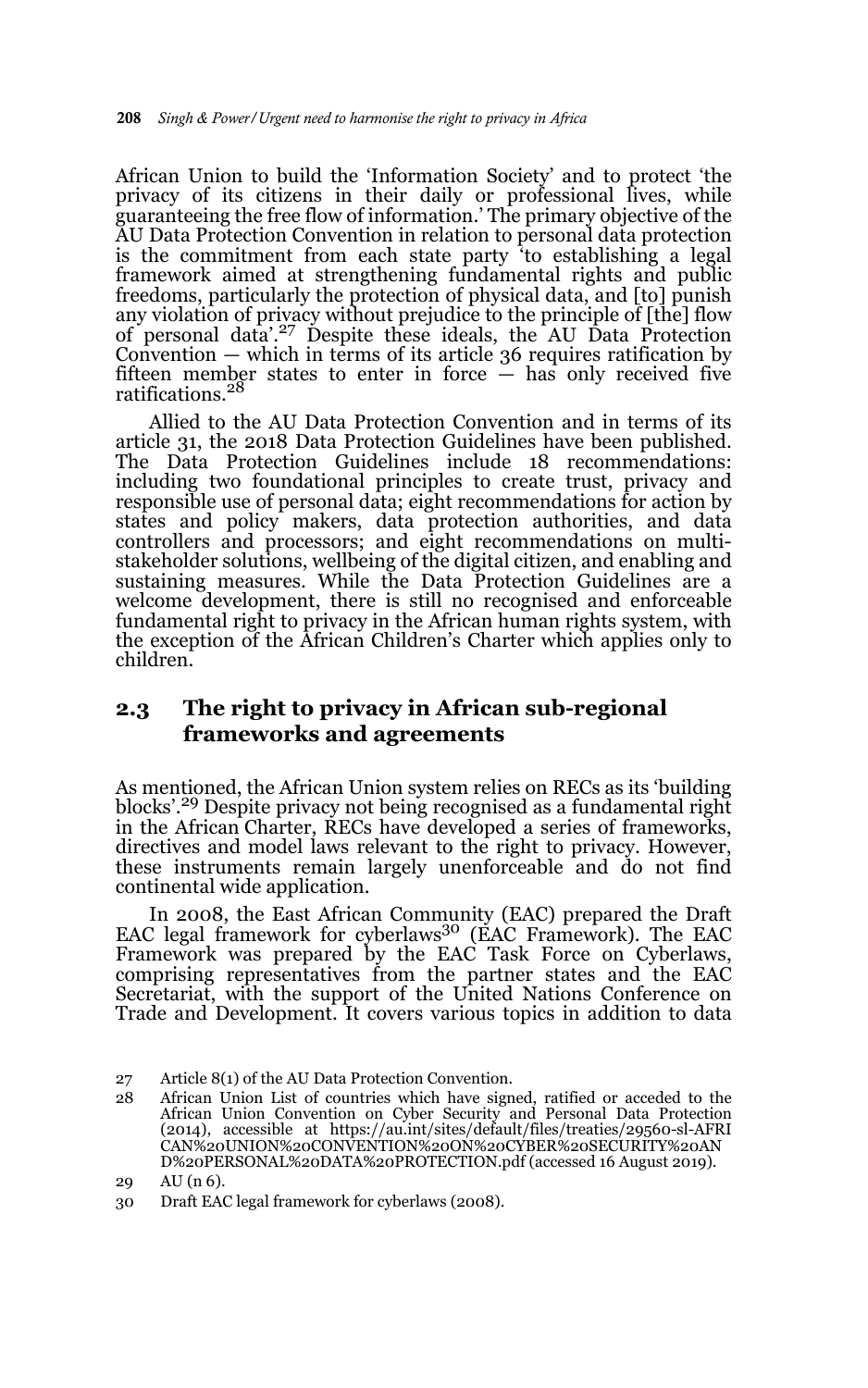protection, including electronic commerce, data security and consumer protection. The EAC Framework is not intended to be a model law, but instead provides guidance and recommendations to states to assist with informing their respective legal development. Data protection and privacy is dealt with briefly at paragraph 2.5 of the EAC Framework, and provides limited detail on the substantive conditions for the lawful processing of personal information. The EAC Legal Framework concludes on the topic of data protection stating as follows:<sup>31</sup>

The Task Force recognises the critical importance of data protection and privacy and recommends that further work needs to carried out on this issue, to ensure that (a) the privacy of citizens is not eroded through the Internet; (b) that legislation providing for access to official information is appropriately taken into account; (c) the institutional implications of such reforms; and (d) to take into account fully international best practice in the are.

In 2010, the Economic Community of West African States (ECOWAS) enacted the Supplementary Act on Personal Data Protection within ECOWAS<sup>32</sup> (ECOWAS Supplementary Act), together with the Supplementary Act on Electronic Transactions within ECOWAS.33 In 2011, it published the Directive on Fighting Cyber Crime within  $ECOWAS<sup>34</sup>$  These documents are key to the right to privacy within ECOWAS and together constitute a bouquet of privacy-related protections, including seven guiding principles<sup>35</sup> on the processing of personal data and provisions on the establishment and responsibilities of data protection authorities.36 The ECOWAS Supplementary Act provides as its overarching aim:<sup>37</sup>

Each Member State shall establish a legal framework or protection for privacy of data relating to the collection, processing, transmission, storage, and use of personal data without prejudice to the general interest of the State.

In 2013, in an effort to harmonise data protection laws in Southern Africa, the Southern African Development Community (SADC) published the SADC Model Law on Data Protection<sup>38</sup> (SADC Model Law). The SADC Model Law seeks to ensure the harmonisations of information and communications technologies (ICTs) policies, and recognises that developments in ICTs impact the right to privacy and protection of personal data, including in government and commercial activities. It seeks to strike a balance to ensure that the benefits of using ICTs do not result in the weakened protection of personal data and it provides, in its article 3(1), that independent administrative authorities

- 31 Draft EAC legal framework for cyberlaws (2008) para R.19.
- 32 Supplementary Act on Personal Data Protection within ECOWAS A/SA.1/01/10 (16 February 2010).

- 35 Articles 23-9 of the ECOWAS Supplementary Act.
- 36 Articles 14 and 19 of the ECOWAS Supplementary Act.
- 37 Article 2 of the Supplementary Act on Personal Data Protection within ECOWAS A/SA.1/01/10 (16 February 2010).
- 38 Southern African Development Community (SADC) Model Law: Data Protection  $(2013).$

<sup>33</sup> Supplementary Act on Electronic Transactions within ECOWAS A/SA.2/01/10 (16 February 2010).

<sup>34</sup> Directive in Fighting Cyber Crime within ECOWAS C/DIR. 1/08/11 (August 2011).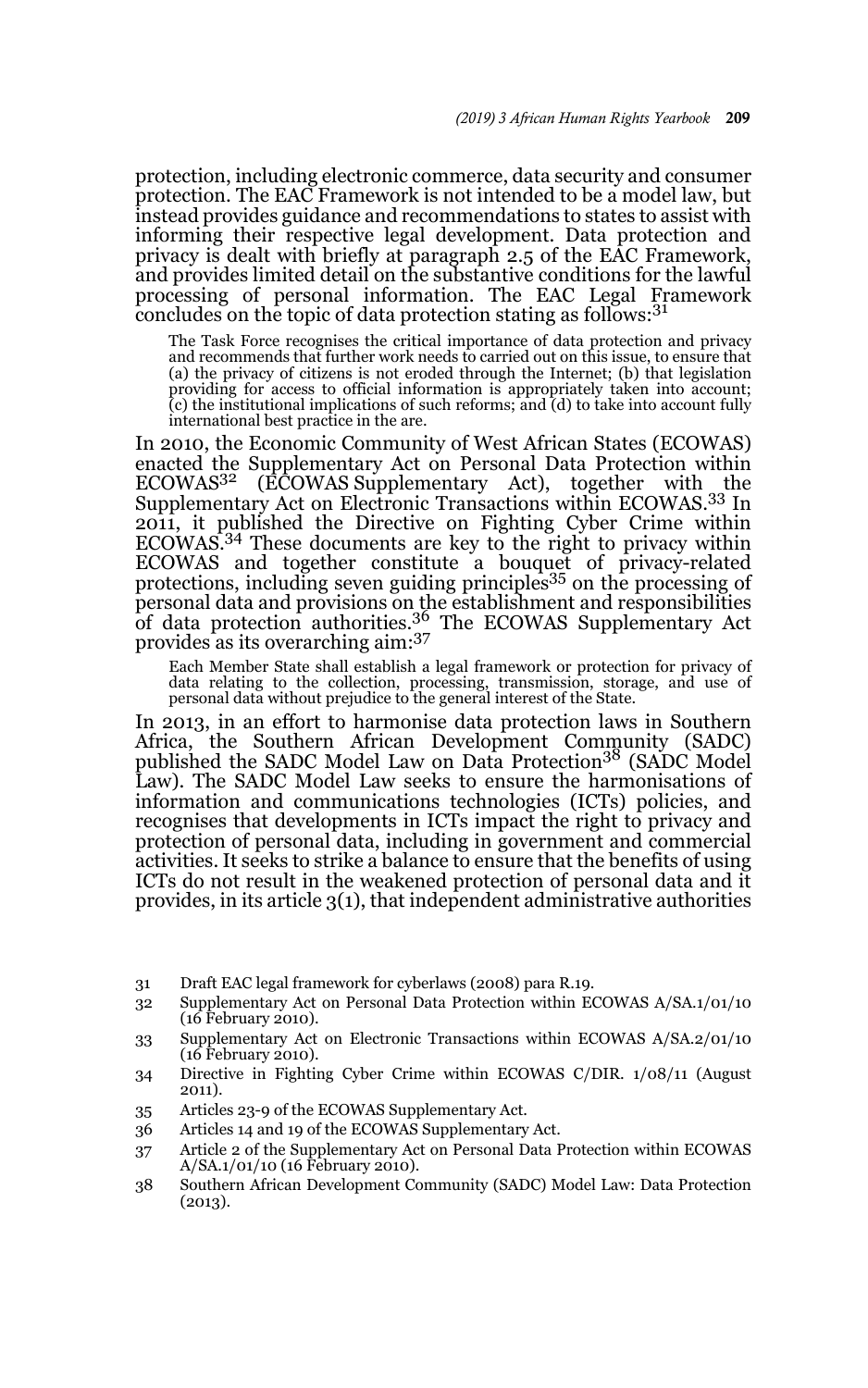should be established within member states with oversight over the 'respective rights of privacy' in national territories.

### **2.4 The right to privacy and the African Commission**

Alongside the African Children's Charter and the AU Data Protection Convention, as well as the EAC Framework, the ECOWAS Supplementary Act and the SADC Model Law, efforts to promote the right to privacy have only occurred to a limited degree at the African Commission. Most recently, the Legal Resources Centre, supported by Privacy International and the International Network of Civil Liberties Organizations (INCLO), introduced a draft resolution on the right to privacy,<sup>39</sup> which was adopted by the NGO Forum and forwarded to the African Commission for consideration. Although the draft resolution was not formally adopted by the African Commission, the text of the draft resolution is informative.

In particular, the draft resolution calls on the African Commission to resolve, among other things, that human dignity is a core right and value that underpins the need for the recognition of the right to privacy; that effective respect and promotion of the right to privacy is necessary for the enjoyment of a range of human rights, including freedom of expression, access to information, association and peaceful assembly; and that the mandate of the Special Rapporteur on Freedom of Expression and Access to Information should include privacy and digital rights concerns.40

In addition, the African Commission has recently considered and adopted the revised 2002 Declaration of Principles on Freedom of Expression and Access to Information in Africa,<sup>41</sup> which includes significant provisions on the right to privacy.<sup>42</sup> Although a soft law instrument, its adoption is a landmark development in the recognition

- 39 Privacy International *Privacy International at the 62nd Session of the African Commission on Human and Peoples Rights (ACHPR)*, https://privacyinter national.org/blog/2227/privacy-international-62nd-session-african-commission -human-and-peoples-rights-achpr (accessed 16 August 2019).
- 40 Legal Resources Centre *Recommended Resolution to the NGO Forum (April 2018)*, https://privacyinternational.org/sites/default/files/2018-08/LRC%20 Recommended%20Resolution%20to%20the%20NGO%20Forum%20April%202 018.pdf (accessed 16 August 2019).
- 41 Declaration of Principles on Freedom of Expression and Access to Information in Africa (2002). The Commission at its 65th Ordinary Session in Banjul, The Gambia, 21 October - 10 November 2019, adopted the revised version of the Declaration (see the Final Communiqué of the Session, para 35(ix)).

42 See articles 97-100 of the Draft Declaration of Principles on Freedom of Expression and Access to Information in Africa issued by the Special Rapporteur on Freedom of Expression and Access to Information in Africa, for consultation with States and other Stakeholders, pursuant to Resolution 350 (ACHPR/Res.350 (EXT.OS/XX) 2016) of the African Commission on Human and Peoples' Rights (30 April 2019), https://www.achpr.org/public/Document/file/English/draft\_ declaration\_of\_principles\_on\_freedom\_of\_expression\_in\_africa\_eng.pdf (accessed 20 October 2019).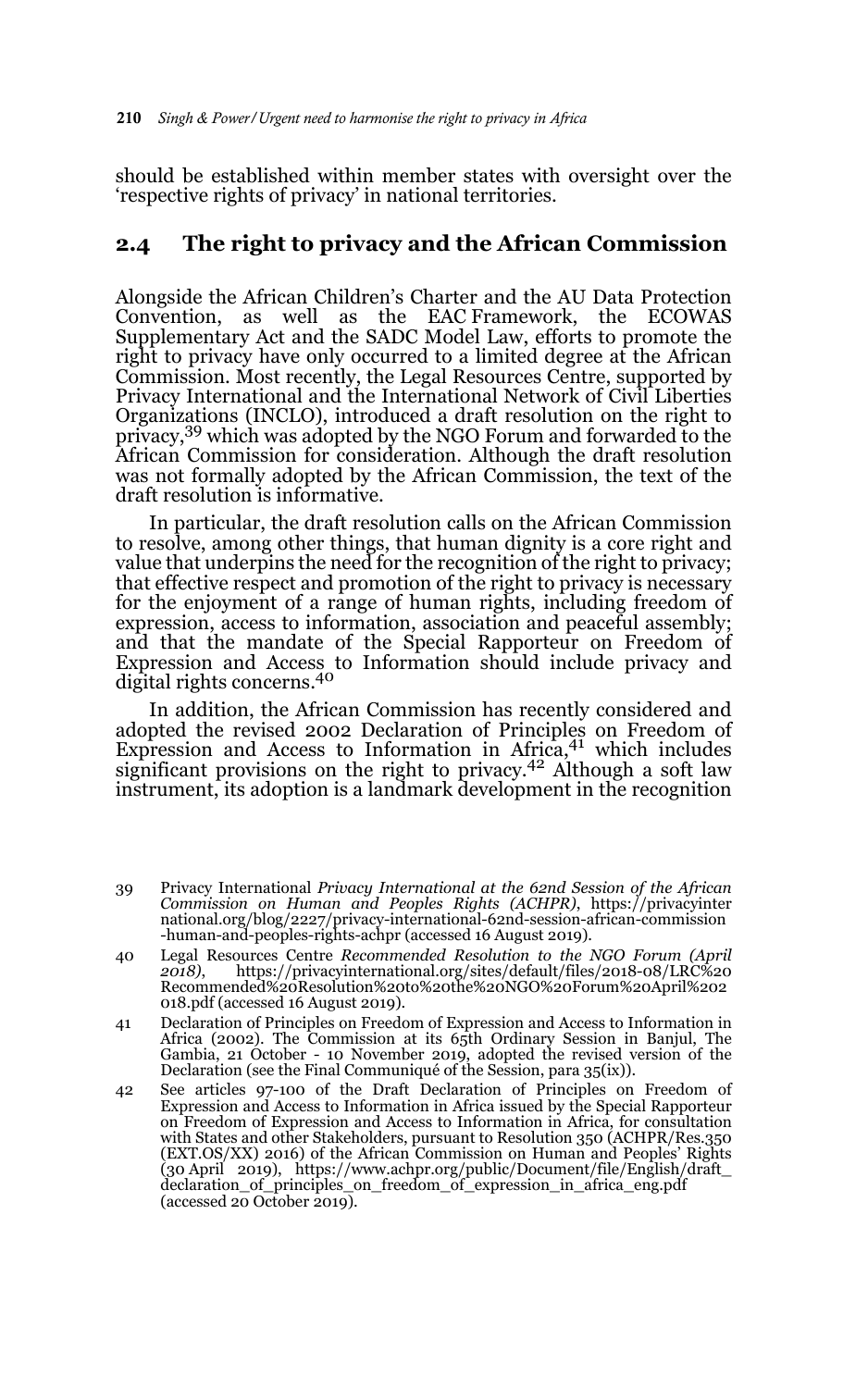of the right to privacy at the regional level, both as an independent right and as an enabler of the right to freedom of expression.

While key efforts to fully introduce the right to privacy in the region have taken place, full recognition of the right is yet to occur. The rapid advancements in, and use of, ICTs — domestically, regionally and globally — warrants an urgent and holistic response to the right to privacy in Africa. In the absence of the recognition of the right to privacy as a fundamental right in the African Charter, and its concomitant status as a lodestar for RECs, the current piecemeal and un-harmonised approach limits the ability of all people on the continent to realise their privacy rights or seek vindication for violations from regional bodies and courts. This must be urgently remedied.

# **3 READING THE RIGHT TO PRIVACY INTO THE AFRICAN CHARTER**

In order to effectively and urgently harmonise the right to privacy in the African human rights system, the African Commission can and should — of its own volition or when called upon to do so — read the right into the African Charter through not only the right to dignity, as has been proposed by civil society at the African Commission, but also through the right to respect for life and the integrity of the person and the right to liberty and security of the person.43 The approach of reading rights into the African Charter is not novel, as the African Commission has previously read the right to housing or shelter and the right to food into the African Charter, finding these rights to be implicitly reflected in the African Charter through a confluence of other rights. Additionally, this argument finds further comparative reference in the recent *Puttaswamy* judgment of the Supreme Court of India, which read the right to privacy into the Indian Constitution.

## **3.1 Guidance from the African Commission: reading the rights to housing and food into the African Charter**

In *SERAC*, 44 it was alleged that the Government of Nigeria had been directly involved in oil production — through the state oil company, the Nigerian National Petroleum Company, the majority shareholder in a consortium with Shell Petroleum Development Corporation — and that these operations had caused environmental degradation and health problems resulting from the contamination of the environment among the Ogoni people. As set out in the communication, it was alleged that the oil consortium had exploited oil reserves in Ogoni land with no

44 *SERAC* (n 8).

<sup>43</sup> Articles 4, 5 and 6 of the African Charter.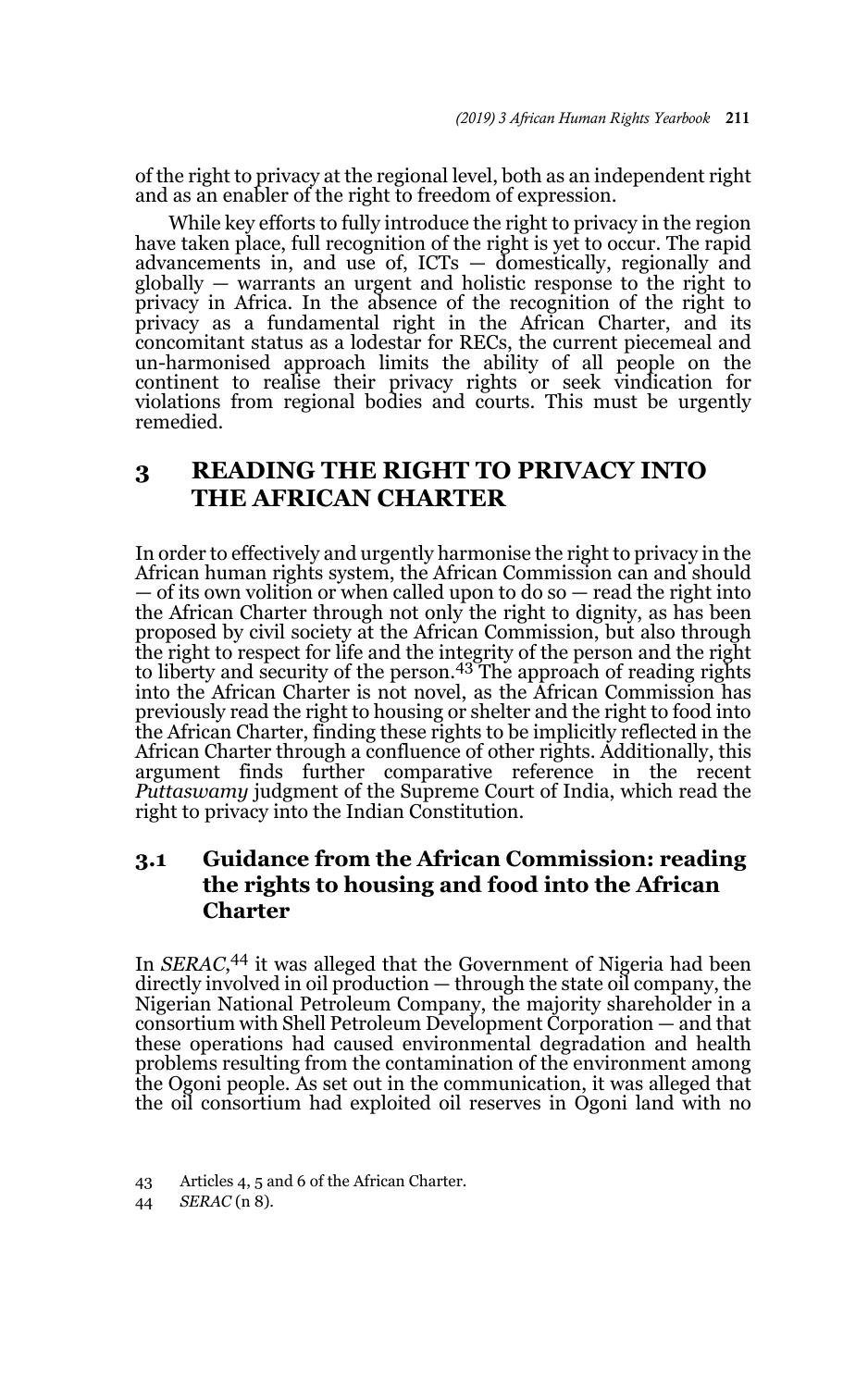regard for the health or environment of the local communities, and the Government of Nigeria had condoned and facilitated these violations by placing the legal and military powers of the state at the disposal of the oil companies.45 The communication alleged 'a concerted violation of a wide range of rights guaranteed under the [African Charter]'.46 However, notwithstanding the communication relying directly on provisions contained in the African Charter, it further urged the African Commission to read rights into the African Charter, namely the right to housing or shelter, as well as the right to food.

With regard to the right to housing or shelter, the complainants argued that the government had 'massively and systematically' violated the right to adequate housing of members of the Ogoni community under the right to property,  $47$  and implicitly recognised by the rights to health<sup>48</sup> and family as the natural unit and basis of society,<sup>49</sup> as contained in the African Charter.50 Importantly, in respect of the argument that the right to housing or shelter should be read into the African Charter, the African Commission held:<sup>51</sup>

Although the right to housing or shelter is not explicitly provided for under the African Charter, the corollary of the combination of the provisions protecting the right to enjoy the best attainable state of mental and physical health, cited under article 16 above, the right to property, and the protection accorded to the family forbids the wanton destruction of shelter because when housing is destroyed, property, health and family life are adversely affected. It is thus noted that the combined effect of articles 14, 16 and 18(1) reads into the Charter a right to shelter or housing which the Nigerian government has apparently violated.

In terms of the right to food, the communication argued that the right to food is also implicit in the African Charter through provisions such as the rights to life, $5<sup>2</sup>$  health $5<sup>3</sup>$  and economic, social and cultural development.54 As with the right to housing or shelter, the African Commission accepted that it could read rights into the African Charter on the basis of a confluence of other rights already expressly contained therein. As such, in respect to food, the African Commission stated that: '[b]y its violation of [the rights contained in articles 4, 16 and 22 of the African Charter], the Nigerian government disregarded not only the explicitly protected rights but also upon the right to food implicitly guaranteed.'55

This innovative approach by the African Commission marked the first instance in which the African Commission found violations of

- 45 *SERAC* (n 8) paras 2-3.
- 46 *SERAC* (n 8) para 43. Specifically, the communication referred to articles 2, 4, 14, 16, 18(1), 21 and 24 of the African Charter.
- 47 Article 14 of the African Charter (n 1).
- 48 Article 16 of the African Charter (n 1).
- 49 Article 18(1) of the African Charter (n 1).
- 50 *SERAC* (n 8) para 59.
- 51 *SERAC* (n 8) para 60.
- 52 Article 4 of the African Charter (n 1).
- 53 Article 16 of the African Charter (n 1).
- 54 Article 2 of the African Charter (n 1).
- 55 *SERAC* (n 8) paras 64-65.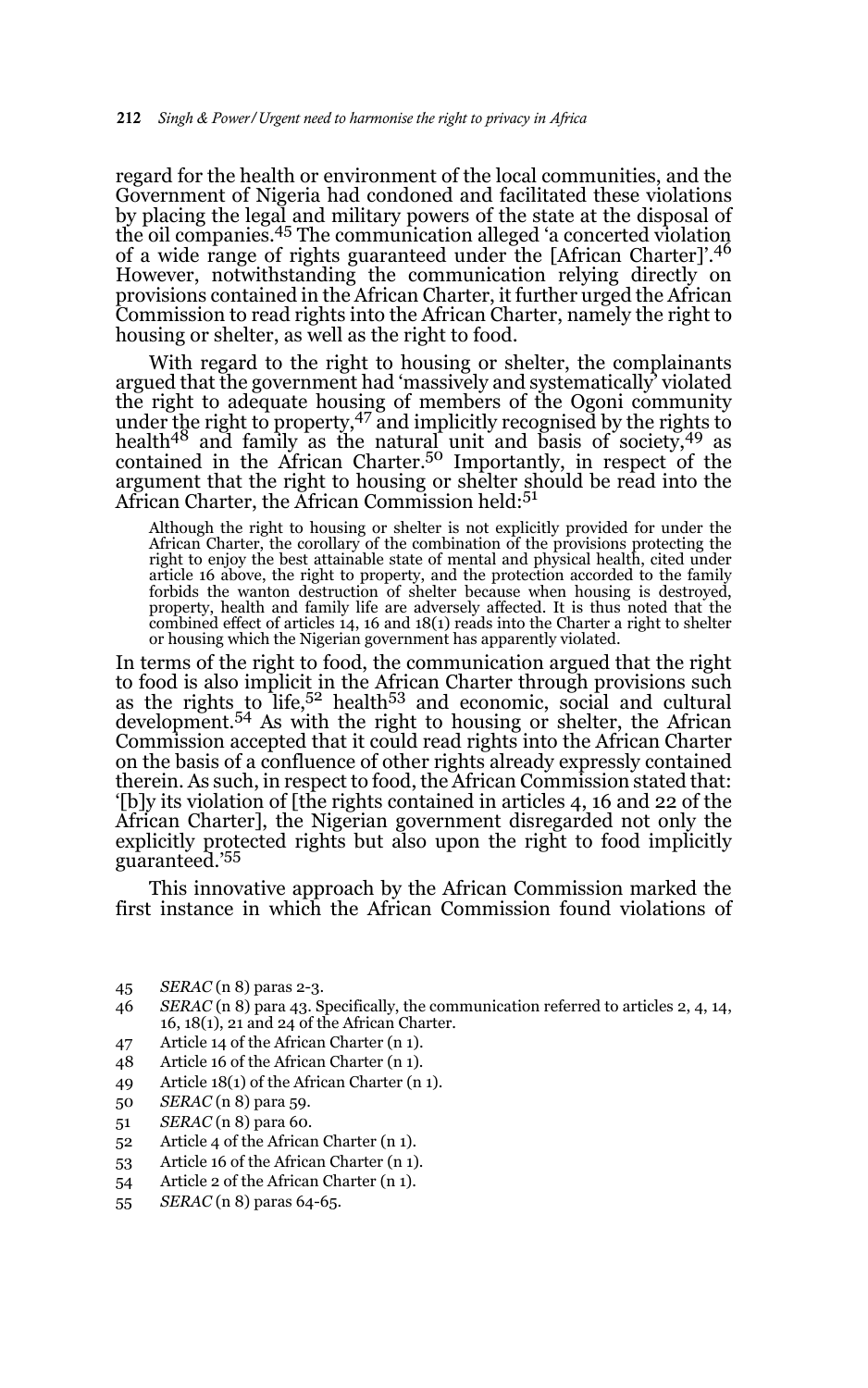rights which are not expressly contained in the African Charter. However, it was not the first time that the African Commission adopted a purposive interpretation of the provisions of the African Charter: for instance, it previously followed a similar approach in respect of clawback clauses, such as 'subject to law' and 'in accordance with law'.<sup>56</sup> Here, the African Commission had interpreted these provisions in a manner that ensured that the limitations did not defeat the purposes of the African Charter.

In sum, the African Commission read the right to housing and the right to food into the African Charter, enunciated its views on the substantive content of these rights and consequently found the Government of Nigeria to be in violation of these rights. This, the African Commission did in fulfilment of its mandate to promote fundamental rights in the region. The Supreme Court of India has done the same but with regard to the right to privacy in terms of the Indian Constitution.

### **3.2 Guidance from the Supreme Court of India: reading the right to privacy into the rights to life and liberty**

In August 2017, the Supreme Court of India handed down the landmark *Puttaswamy* judgment which dealt with the right to privacy.57 The key question before the Supreme Court was whether the right is a domestic right under the Indian Constitution, despite it not finding explicit reference in the text. Although it appeared from the constitutional drafting history that there had been suggested clauses dealing with privacy, specifically the right to secrecy of correspondence and the protection against unreasonable searches and seizures, these clauses were ultimately not included in the final draft.<sup>58</sup> As a result, the Supreme Court was tasked with deciding whether the right to privacy should be implicitly read into article 21 of the Constitution, which provides that: '[n]o person shall be deprived of his life or personal liberty except according to procedure established by law.'<sup>59</sup>

The Supreme Court noted the importance of the right to privacy as a 'concomitant of the right of the individual to exercise control over his or her personality<sup>'60</sup> and characterised the right as among those that are 'natural to or inherent in a human being', and which are therefore 'inalienable because they are inseparable from the human

60 *Puttaswamy* (n 9) para 40.

<sup>56</sup> D Chirwa 'Towards revitalising economic, social and cultural rights in Africa' (2002) 10 *Human Rights Brief* 14 at 17.

<sup>57</sup> *Puttaswamy* (n 9).

<sup>58</sup> *Puttaswamy* (n 9) para 148.

<sup>59</sup> Constitution of India, 1949, https://www.constituteproject.org/constitution/ India\_2016.pdf?lang=en (accessed 10 August 2019).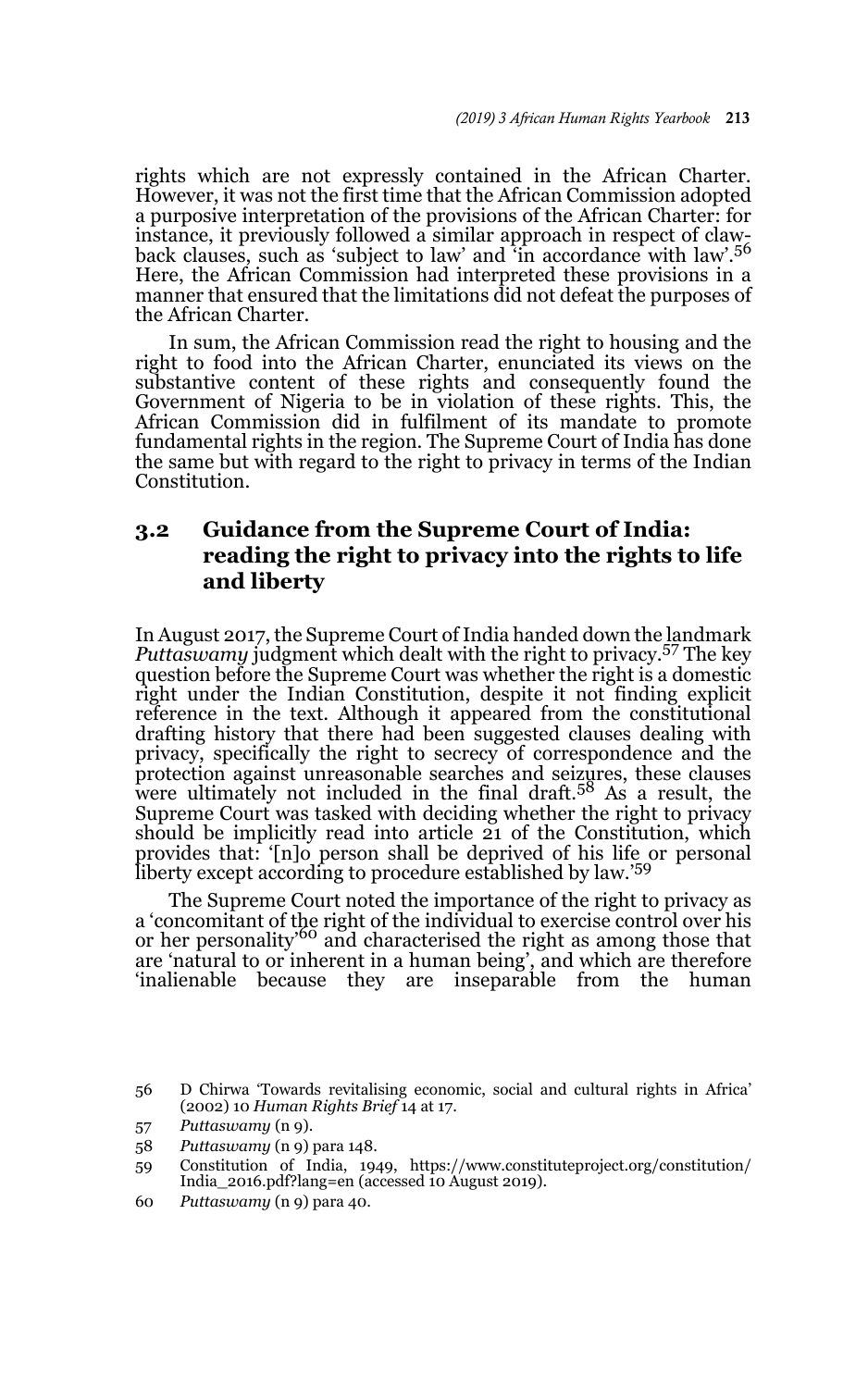#### personality'.<sup>61</sup> It went on to recognise the import of the right to privacy on the exercise of the rights to life and dignity, stating as follows:  $62$

Life is precious in itself. But life is worth living because of the freedoms which enable each individual to live life as it should be lived. The best decisions on how life should be lived are entrusted to the individual. They are continuously shaped by the social milieu in which individuals exist. The duty of the state is to safeguard the ability to take decisions – the autonomy of the individual – and not to dictate those decisions. 'Life' within the meaning of Article 21 is not confined to the integrity of the physical body. The right comprehends one's being in its fullest sense. That which facilitates the fulfilment of life is as much within the protection of the guarantee of life.

To live is to live with dignity. The draftsmen of the Constitution defined their vision of the society in which constitutional values would be attained by emphasising, among other freedoms, liberty and dignity. So fundamental is dignity that it permeates the core of the rights guaranteed to the individual by Part III. Dignity is the core which unites the fundamental rights because the fundamental rights seek to achieve for each individual the dignity of existence. Privacy with its attendant values assures dignity to the individual and it is only when life can be enjoyed with dignity can liberty be of true substance. Privacy ensures the fulfilment of dignity and is a core value which the protection of life and liberty is intended to achieve.

Regarding the argument that elements of the right to privacy had been considered during the drafting of the Indian Constitution but ultimately excluded, the Supreme Court noted that the provisions considered at the time focused on two narrow aspects of the right to privacy — namely, the right to secrecy of correspondence and the protection against unreasonable searches and seizures. From this, the Supreme Court held that '[i]t cannot be concluded that the Constituent Assembly had expressly resolved to reject the notion of the right to privacy as an integral election of the liberty and freedoms guaranteed<br>by the fundamental rights.'<sup>63</sup> The Supreme Court also dispelled the misplaced notion that privacy is a privilege for the few or an elitist construct. In this regard, the Supreme Court emphasised that '[e]very individual in society irrespective of social class or economic status is entitled to the intimacy and autonomy which privacy protects.<sup>'64</sup>

In addition, the Supreme Court rejected the argument that recognising the right to privacy would require a constitutional amendment, finding that this incorrectly assumed that the right to privacy stands independent of the liberties already guaranteed under the Indian Constitution. One of the key findings made by the Supreme Court was that that the right to privacy is an element of human dignity, from which it followed that the recognition of the right to privacy as a constitutional entitlement was not tantamount to fashioning a new fundamental right.<sup>65</sup> The import of this finding bears emphasis: it is the ability of the right to privacy to enable the fundamental elements of the person, particularly the right to dignity, in which the inherent value of the right lies, and which renders it intrinsic to the overarching human rights framework as a whole.

- 61 *Puttaswamy* (n 9) para 40.
- 62 *Puttaswamy* (n 9) paras 106-107.
- 63 *Puttaswamy* (n 9) para 148.
- 64 *Puttaswamy* (n 9) para 157.
- 65 *Puttaswamy* (n 9) para 113.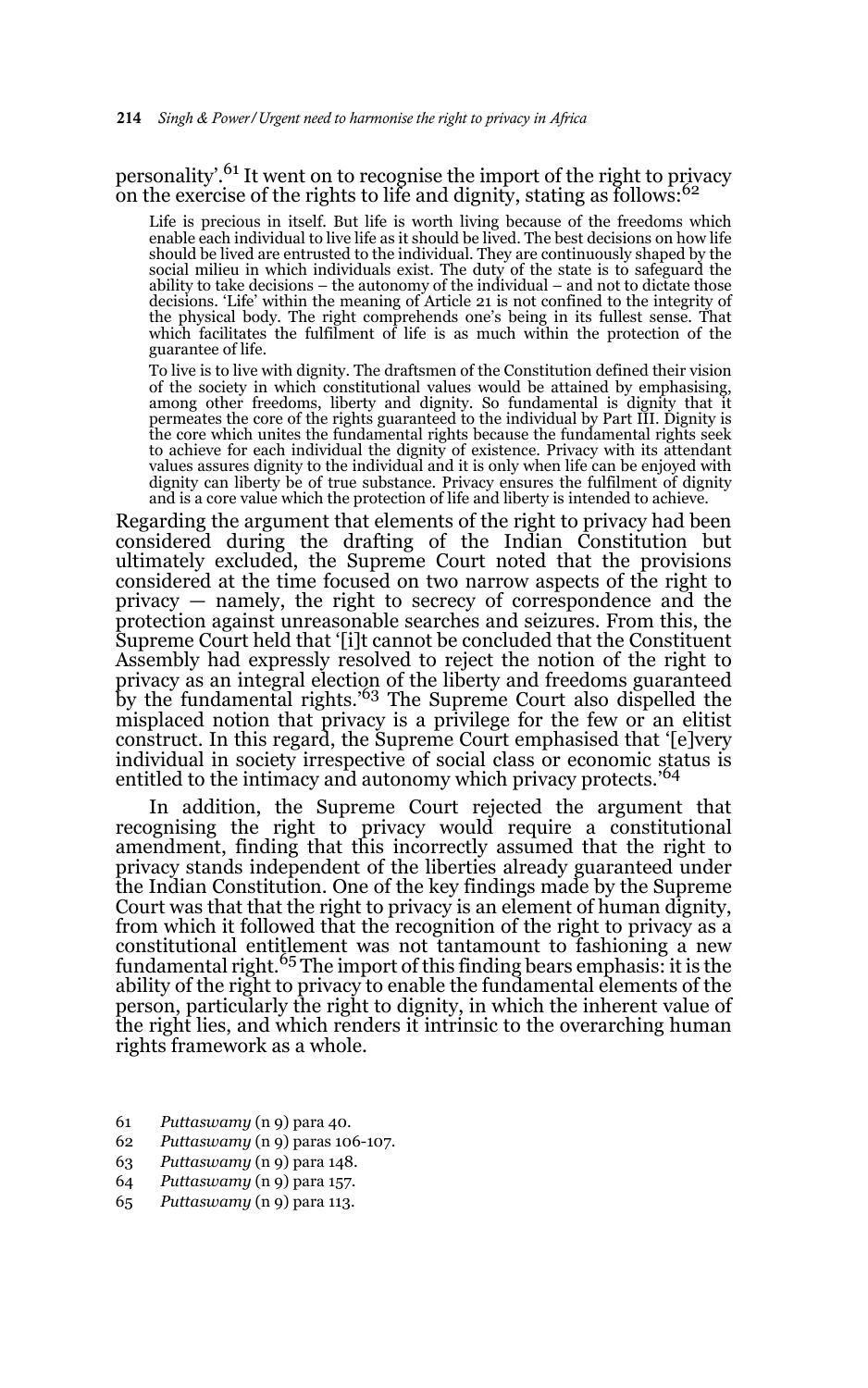The Supreme Court ultimately held that although privacy had not been couched as an independent fundamental right in the Indian Deen couched as an independent run enterpreted to it<br>Constitution, this did not detract from the protection afforded to it because privacy lay across the spectrum of protected freedoms. Accordingly, the Supreme Court concluded that privacy is a constitutionally protected right which emerges primarily from the guarantee of life and personal liberty in article 21 of the Constitution, with elements of privacy also arising in varying contexts from the other facets of freedom and dignity which are constitutionally recognised and guaranteed.<sup>67</sup>

The approach taken by the Supreme Court of India in reading in the right to privacy aligns with the approach taken by the African Commission in reading in the rights to housing or food into the African Charter. It follows that the African Commission is well-placed — and appropriately empowered, as is apparent from its own jurisprudence to take guidance from the *Puttaswamy* judgment and read the right to privacy into the African Charter. In doing so, the African Charter is primed to provide the necessary and urgent harmonisation of the right to privacy needed in the African human rights system.

#### **3.3 Where to from here?**

It is apparent from the preceding discussion that the African Commission has been both willing and empowered to read rights into the African Charter where it is appropriate to do so. In line with the Supreme Court of India's reasoning in *Puttaswamy*, as well as the rapid technological advancements on the continent*,* it is likewise appropriate for the right to privacy to be read into the rights to life, dignity, liberty and security of the person.<sup>68</sup> In doing so, and as the African Commission did in *SERAC*, the right to privacy should be read to include the same substantive duties on states as the rights expressly contained in the African Charter. This includes the duty to respect, protect and fulfil the right;<sup>69</sup> a minimum standard of conduct expected

- 66 *Puttaswamy* (n 9) para 169. For a summary of principles espoused in the different concurring judgments in *Puttaswamy*, see Columbia Global Freedom of Expression *Puttaswamy v India* https://globalfreedomofexpression.columbia. edu/cases/puttaswamy-v-india/ (accessed 14 August 2019).
- 67 *Puttaswamy* (n 9) para 3C. The Supreme Court stated further (para 3E): 'Privacy is the constitutional core of human dignity. Privacy has both a normative and descriptive function. At a normative level privacy sub-serves those eternal values upon which the guarantees of life, liberty and freedom are founded. At a descriptive level, privacy postulates a bundle of entitlements and interests which lie at the foundation of ordered liberty'.
- 68 Articles 4, 5 and 6 of the African Charter.
- 69 *SERAC* (n 8) para 61. Human rights treaties and customary international law impose three obligations on states: the duty to respect; the duty to protect; and the duty to fulfil. The duty to respect means that states are obliged to refrain from interfering in the enjoyment of rights by individuals and groups, and prohibits state actions that may undermine the enjoyment of rights; the duty to protect requires states to protect individuals against abuses by non-state actors, foreign actors or state agents acting outside their official capacity, requiring both a preventative and remedial dimension; and the duty to fulfil requires states to take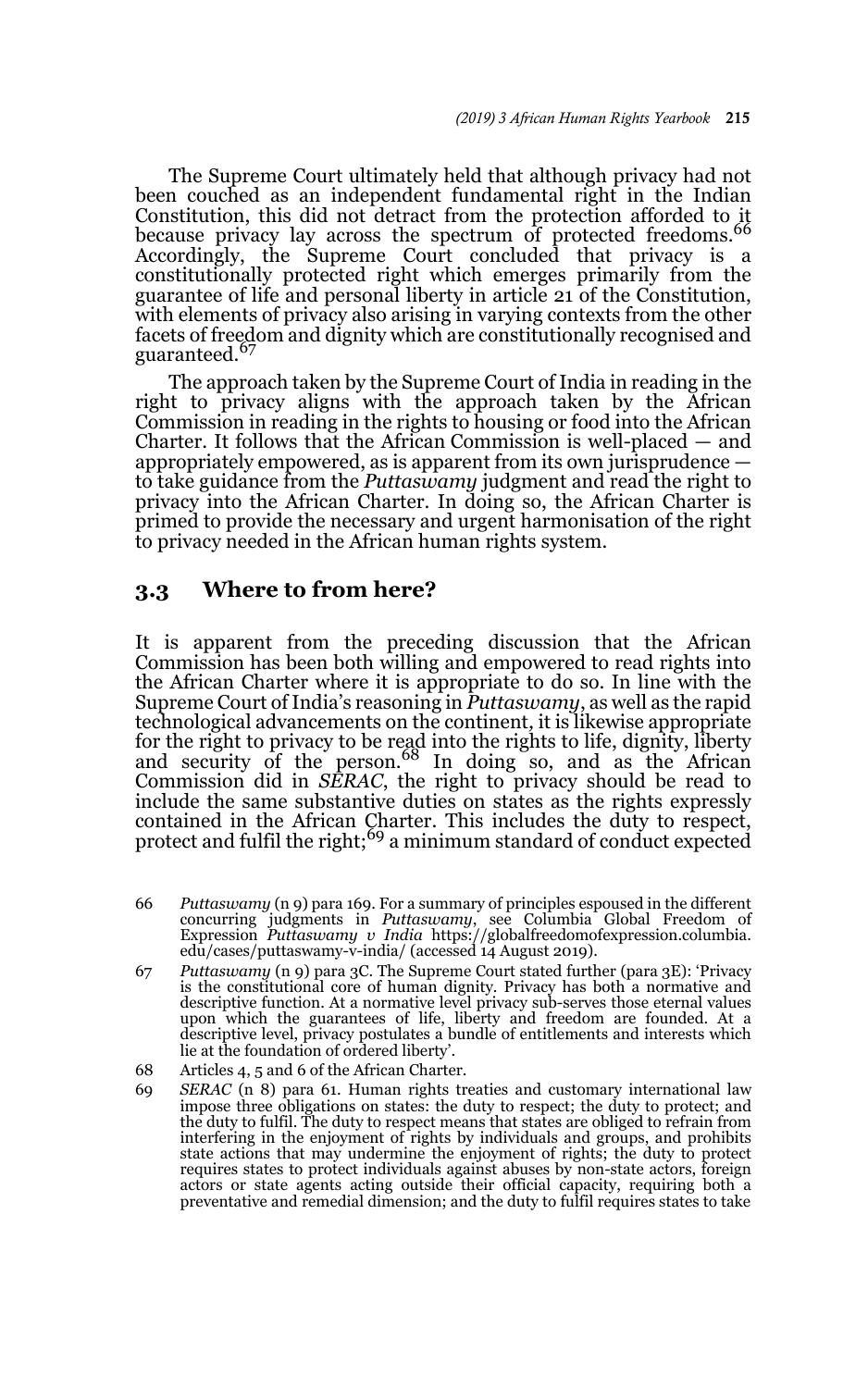by the state;70 and a minimum core of the right that the state is required to meet.<sup>71</sup>

In terms of the content of the obligations under the African Charter, these obligations are both positive and negative. Accordingly, states are not only required not to infringe the right to privacy but also to take positive action to realise it. Allied to this, states must make remedies for violations of the right available, as the African Commission has made clear that there should be no right in the African Charter that cannot be made effective.<sup>72</sup> Further, the African Commission did not treat the reading in of rights as an endeavour of last resort. For instance, in respect of the right to food read into the African Charter, the African Commission held that the Government of Nigeria had violated this right in addition to the rights to respect for life and integrity of the person, the best attainable state of physical and mental health and to economic, social and cultural development.<sup>73</sup> In other words, even though there were other rights that the African Commission found to have been violated — with these rights being expressly recognised in the African Charter — this did not inhibit the African Commission from going further in finding an additional violation of a right to food that had been implicitly read in.

Recognising that a right to privacy can be read into the African Charter is only the first step: the next is giving content to the right. In *SERAC*, in addition to reading the rights to housing and food into the African Charter, the African Commission went further to ascribe substantive content to these rights. In respect of the right to privacy, there are a number of international instruments that could be looked to for guidance on the content of the right, such as article 17 of the ICCPR74 and General Comment 16.75 However, it must necessarily be accepted that the right to privacy  $-$  as with all rights  $-$  is not static, but

*n* positive action to ensure that human rights can be realised. See Office of the High commissioner on Human Rights 'Human rights: Handbook for parliamentarians' 2016 31-33 https://www.ohchr.org/Documents/Publications/HandbookParlia mentarians.pdf (accessed 13 August 2019).

- *70 SERAC* (n 8) para 61.
- 71 *SERAC* (n 8) para 65.
- 72 *SERAC* (n 8) para 68.
- 73 *SERAC* (n 8) para 63.
- 74 Article 17 of the ICCPR provides as follows:

'(1) No one shall be subject to arbitrary or unlawful interference with his privacy, family, home or correspondence, nor to harmful attacks on his honour or reputation.

(2) Everyone has the right to the protection of the law against such interference or attacks.

The right to privacy is also contained in regional human rights instruments, such as article 8 of the European Convention and article 11 of the American Convention. For a discussion of the content of the right to privacy under international law, see *Ismayilova v Azerbaijan* App. Nos 65286/13 and 57270/14 (10 January 2019) para 139.

75 This is consonant with the approach taken by the African Commission in *SERAC* (n 8 above) para 61, in which it looked to General Comment No. 4 (1991) and General Comment No 7 (1997) in respect of the right to adequate housing to give content to the right that it had read into the African Charter.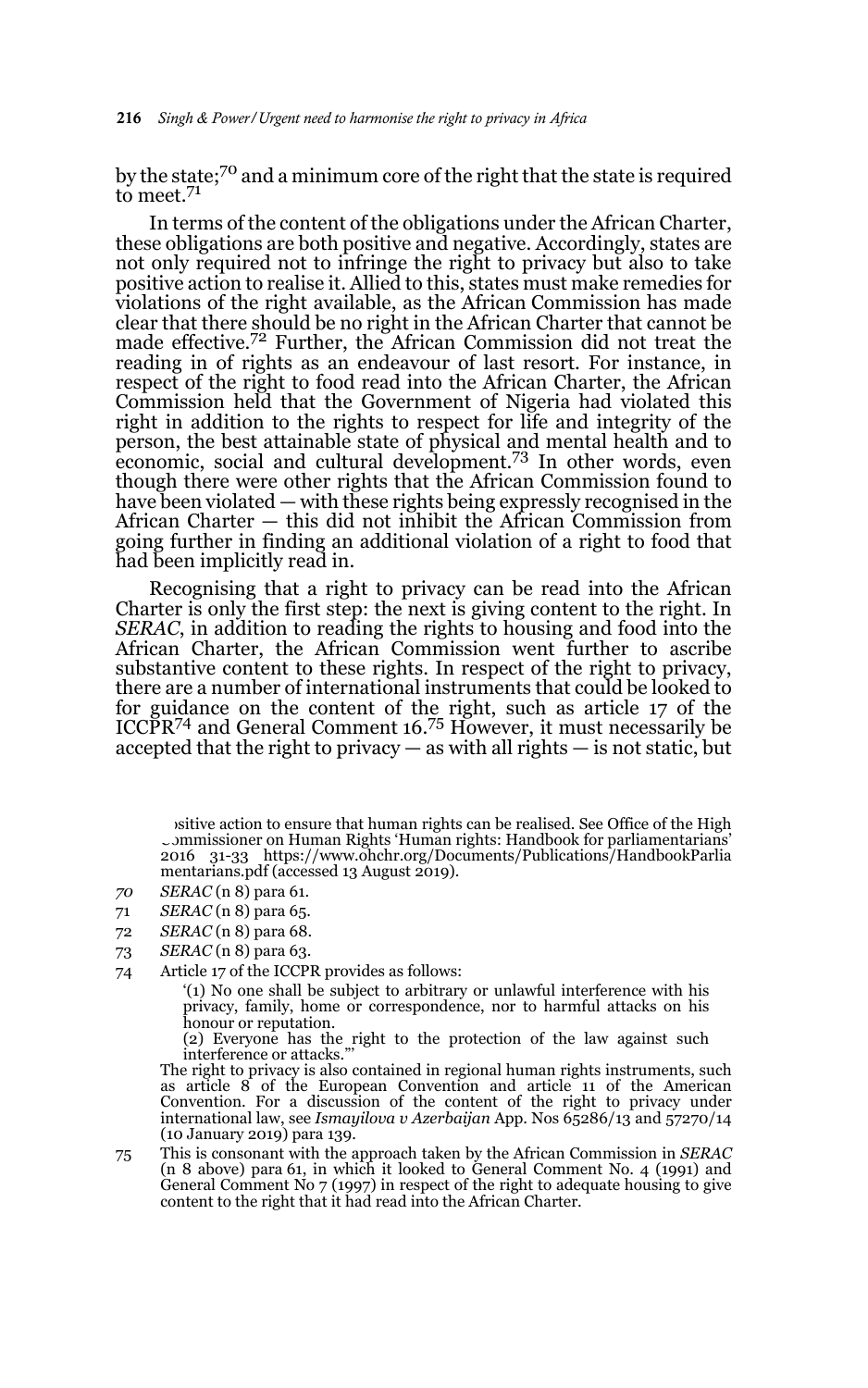rather one that is constantly evolving as society and technological advancements progress. This requires lawmakers, judicial officers and other stakeholders to be flexible and resilient to changing norms that reflect the needs of society at the time. This is especially pertinent in relation to the right to privacy in an ever-changing digital age.

Importantly, particularly with technological advancements used for nefarious purposes which place individual autonomy at risk, the rights to dignity and liberty demand that the right to privacy be urgently recognised as an element of the African human rights system, if these rights are to be fully and meaningfully realised. By reading in the right to privacy into the African Charter — this being presumably the swiftest vindication of the right under increasingly urgent circumstances — an amendment to the treaty itself in unnecessary.<sup>76</sup>

# **4 IMPORTANCE OF THE RIGHT TO PRIVACY IN THE AFRICAN HUMAN RIGHTS SYSTEM**

The right to privacy is essential for every person to fully realise their own autonomy, identity and personality, on their own terms and for their own self-development. This does not negate the importance of a person's engagement with the broader community. As explained by the Constitutional Court of South Africa: '[t]he scope of privacy has been closely related to the concept of identity and it has been stated that "rights, like the right to privacy, are not based on a notion of the unencumbered self, but on the notion of what is necessary to have one's own autonomous identity"'.77 Indeed, one of the very reasons for which privacy is so valued is because it enables the person to choose how to live their life within the overall framework of a broader community.<sup>78</sup>

The limited and disjointed recognition that the right to privacy currently receives in the African human rights system fails to provide adequate protection. What is required is a holistic recognition of this fundamental right in the African Charter in order for it to receive the elevated recognition that it deserves and, thereafter, for RECs instruments to harmonise with the African Charter. The harmonisation of the right to privacy is premised not only on the importance of the right itself, but also as a crucial enabling right. Beyond the rights to dignity and liberty, there is an array of other rights whose full realisation depend on an effective right to privacy:79 the confidentiality

<sup>76</sup> As explained in *Puttaswamy* (n 9) para 113: 'To recognise the value of privacy as a constitutional entitlement and interest is not to fashion a new fundamental right by a process of amendment through judicial fiat. Neither are the judges nor is the process of judicial review entrusted with the constitutional responsibility to amend the Constitution. But judicial review certainly has the task before it of determining the nature and extent of the freedoms available to each person under the fabric of those constitutional guarantees which are protected.'

<sup>77</sup> *Bernstein v Bester NO* 1996 (2) SA 751 (CC) para 65.

<sup>78</sup> *NM v Smith* 2007 (5) SA 250 (CC) para 131.

<sup>79</sup> *NM v Smith* (n 78) para 131.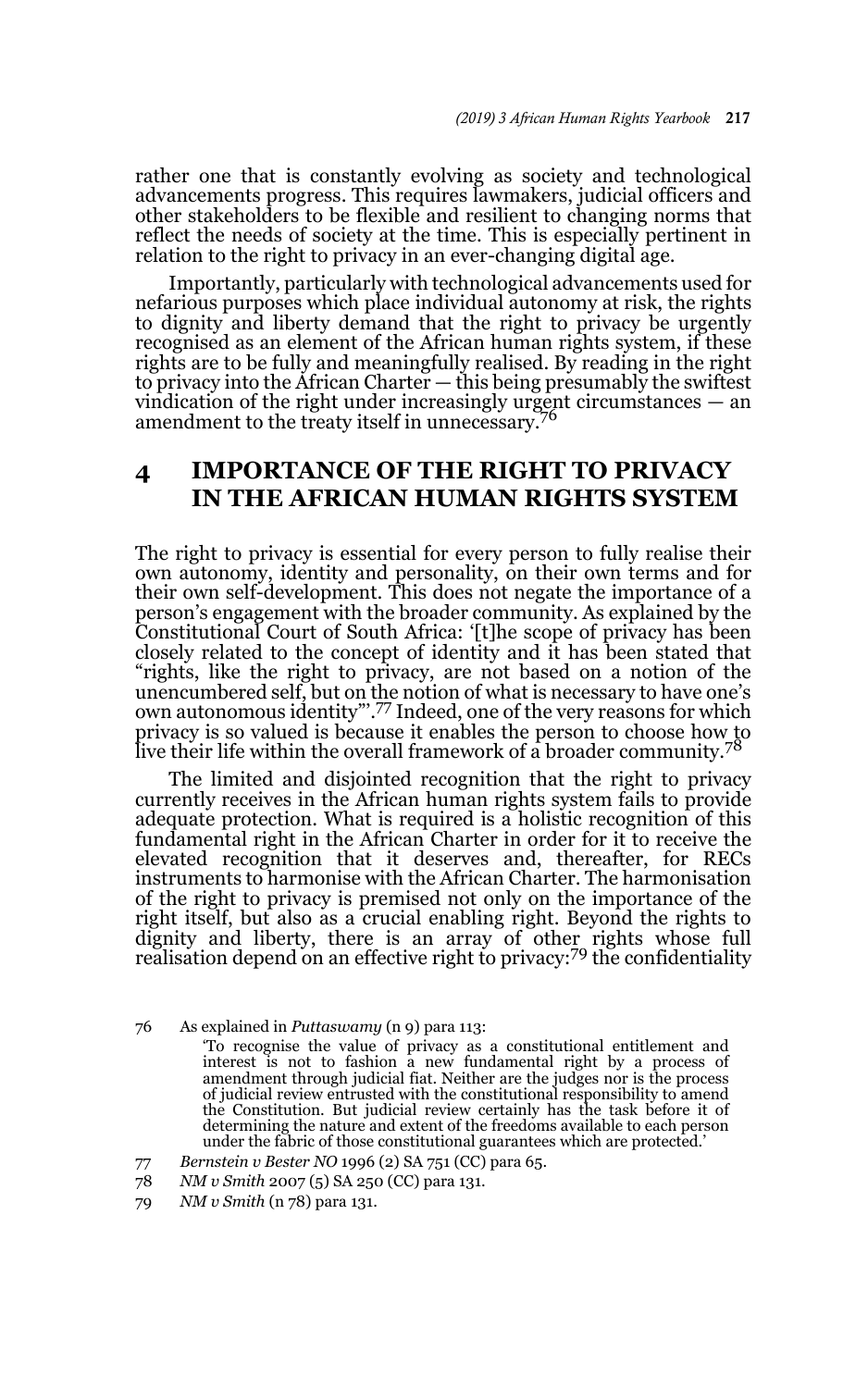of medical records as an element of the right to healthcare; the sacrosanct requirement of legal privilege as fundamental to the right to a fair trial; the protection of whistleblowers and sources from the interception of communications as indispensable to the right to freedom of expression and press freedom; the legitimate expectation of not being under unlawful surveillance as quintessential to the rights to freedom of association and movement; and a world without privacy falls foul of the right to a general satisfactory environment favourable to development. As held in *Puttaswamy*: 80

Dignity cannot exist without privacy. Both reside within the inalienable values of life, liberty and freedom which the Constitution has recognised. Privacy is the ultimate expression of the sanctity of the individual. It is a constitutional value which straddles across the spectrum of fundamental rights and protects for the individual a zone of choice and self-determination.

Certain components of the right to privacy also warrant special attention. First, the need for informational privacy and data protection laws has gained global attention in the digital age, in a time when the generation of data through online technologies has rendered people vulnerable to their information being used against them if not properly secured and safeguarded. The right to privacy is fundamental to these safeguards, including by providing a basis to advocate for the development and implementation of robust laws to protect personal information.81 Such data protection regimes are essential to protecting the autonomy of the person, in addition to providing data subjects with other rights inherent to the data protection framework, such as the right to consent or to object to certain forms of processing of personal information.

Linked to this is the issue of the interception and surveillance of communications. The implications of mass surveillance on the fundamental rights of people is staggering, and yet in countries without effective privacy regimes, these surveillance practices continue with little to no legal framework, or oversight and accountability mechanisms. Throughout the region, the lack of effective privacy protections has resulted in rights violations without remedy as a result of unlawful surveillance. This has included the unlawful surveillance of human rights defenders, opposition leaders, critics and members of the media, whose struggles have been made all the more challenging by having to withstand unlawful and disproportionate surveillance. Where countries enable these violations and do not provide for the right to an effective remedy, regional human rights mechanisms — empowered by appropriate legal frameworks — must step in and vindicate rights.

While there are various aspects to which the right to privacy pertains, one that bears special mention is that of equality, particularly in the context of sexuality and sexual orientation. These aspects of every person's life are essential attributes of the right to privacy, with

<sup>80</sup> *Puttaswamy* (n 9) para 169.

<sup>81</sup> The *Puttaswamy* judgment, for instance, has formed part of a broader litigation strategy seeking to compel the state to enact a comprehensive data protection framework to meaningfully protect the right to privacy. See *Puttaswamy* (n 9) paras 177-178.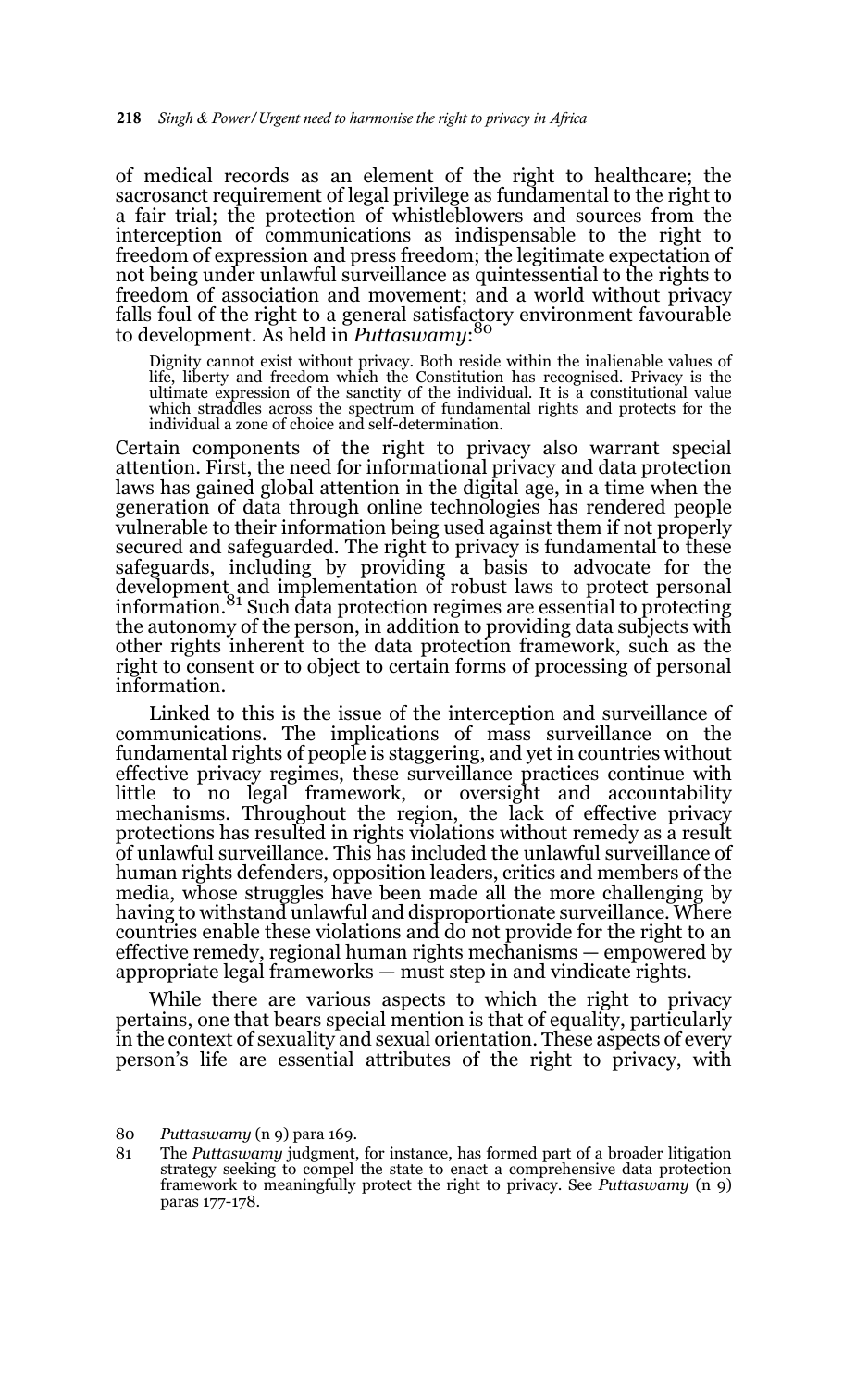discrimination against an individual on the basis of sexuality or sexual orientation being deeply offensive to a person's dignity.<sup>82</sup> As explained by the Constitutional Court of South Africa: '[p]rivacy recognises that we all have a right to a sphere of private intimacy and autonomy which allows us to establish and nurture human relationships without interference from the outside community.<sup>83</sup> The way in which we give expression to our sexuality is at the core of the right to privacy.

In addition to the substantive importance of the right to privacy being read into the African Charter, there are also practical applications that arise. As mentioned, the recognition of the right within the African Charter creates a basis for members of the public to lobby for privacyrelated law reform — such as data protection laws — in their domestic jurisdictions. The binding nature of the African Charter and the primacy with which it is treated within the African human rights system makes this both a binding and persuasive advocacy tool. Reading privacy into the African Charter also finds application at the RECs level. This is because core RECs instruments, such as the Treaty for the Establishment of the East African Community (East African Treaty) and the Revised Treaty of the Economic Community of West African States (ECOWAS Treaty), make express reference to the rights contained in the African Charter being binding within RECs<br>frameworks as well.<sup>84</sup> This elevated status that the African Charter holds highlights the need for the right to privacy to be appropriately recognised as an element of the African Charter, in order to ensure an appropriate level of protection and the meaningful realisation of the associated rights.

Lastly, privacy plays an important role in facilitating the work of the African Commission. It will allow for communications to be filed in order to vindicate the right where states have violated it, and it will allow for recommendations on effective remedies. This recognition will enable the African Commission to provide soft law guidance through the development of resolutions, declarations, principles and model laws that could provide guidance to states to realise the right in a meaningful and appropriate rights-based manner. Also, states would be required to report on their compliance and fulfilment of the right as part of the treaty-body reporting requirements. And it would enable the relevant country rapporteurs and mandate-holders of the African Commission to investigate the measures taken by states and other actors to respect, protect and fulfil the right the right to privacy in their jurisdictions.

As with all rights, the right to privacy is not absolute. However, a recognition of the right within the African Charter will ensure that any limitation of the right would have to comply with the three-part test for

<sup>82</sup> *Puttaswamy* (n 9) para 126.

<sup>83</sup> *National Coalition for Gay and Lesbian Equality v Minister of Justice* 1999 (1) SA 6 (CC) para 31.

<sup>84</sup> Article 6(d) of the East African Treaty and article 4(g) of the ECOWAS Treaty both provide for 'the recognition, promotion and protection of human and peoples' rights in accordance with the provisions of the African Charter on Human and Peoples' Rights as being a fundamental principle.